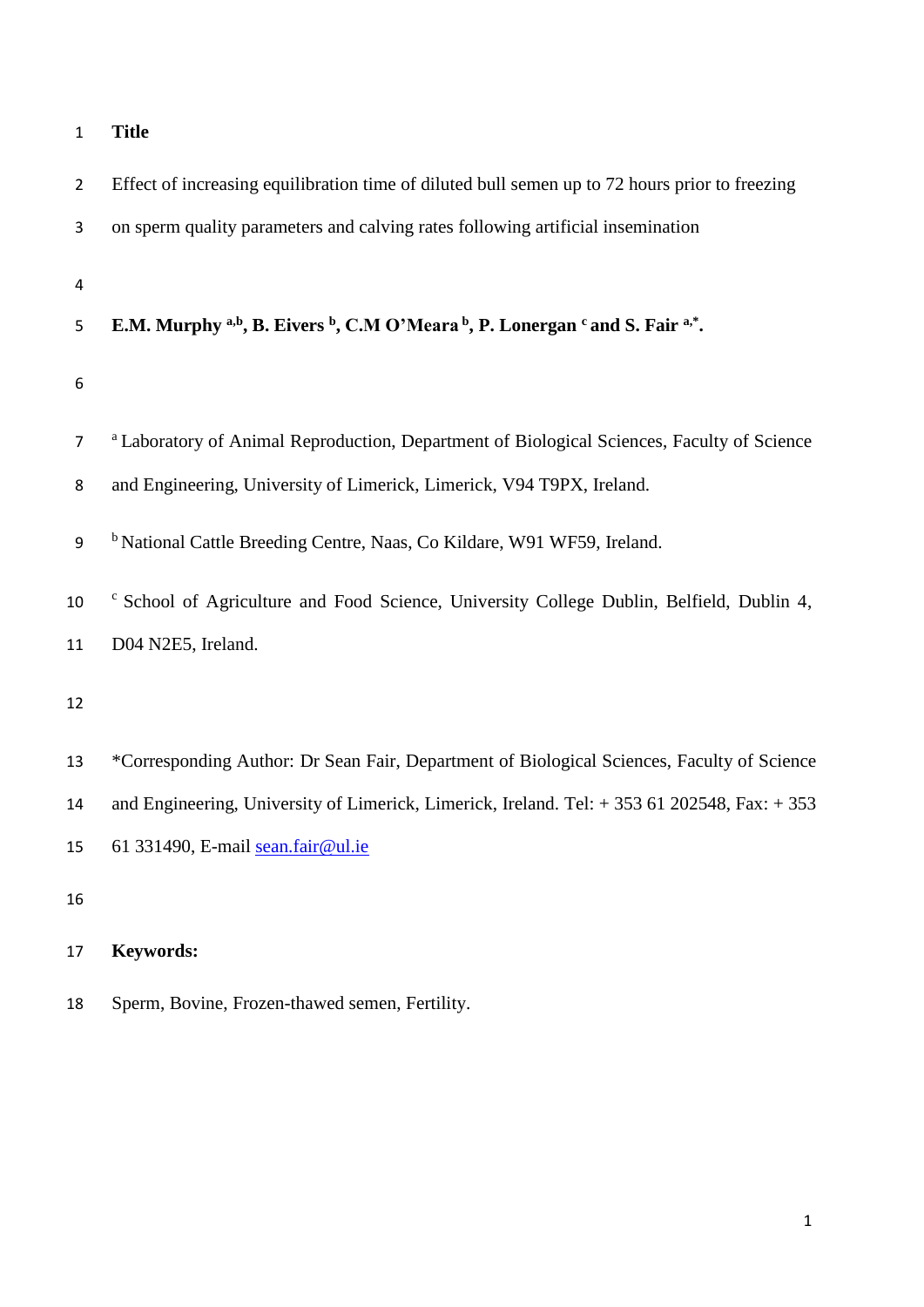#### **Abstract**

 Equilibration times of approximately 3-4 h prior to semen cryopreservation is standard practice for maintaining membrane integrity and motility of bull sperm, however, a number of studies indicate that an overnight equilibration period prior to freezing results in improved post-thaw semen quality thus optimising pregnancy rates. The aim of this study was to assess the effect of increasing the equilibration time of bull semen up to 72 h before freezing on sperm quality parameters and calving rate (CR) following artificial insemination (AI) with 26 frozen-thawed semen. In Experiment 1, the effect of holding semen at 4  $^{\circ}$ C for one of four different equilibration times (6, 24, 48 and 72 h post dilution) before freezing on subsequent post-thaw total and progressive motility was assessed subjectively. In Experiment 2, the field fertility (CR) of frozen-thawed semen held for 6, 24, 48 and 72 h before freezing was 30 assessed (total of  $n = 1,640$  inseminations). In Experiment 1, equilibration for 24 h resulted in 31 higher total and progressive motility than equilibration for 6, 48 or 72 h ( $P < 0.01$ ), however, 32 there was no difference in motility between equilibration for 6, 48 or 72 h ( $P > 0.05$ ). In 33 Experiment 2, there was no effect ( $P > 0.05$ ) of equilibration time on field fertility with a CR of 53.3, 50.5, 51.3 and 47.3 for the 6, 24, 48 and 72 h treatments, respectively. In conclusion, increasing the equilibration time of diluted bull semen from 6 - 72 h had no significant effect on CR thus, providing semen processing centres with flexibility in the time which semen can be held prior to freezing.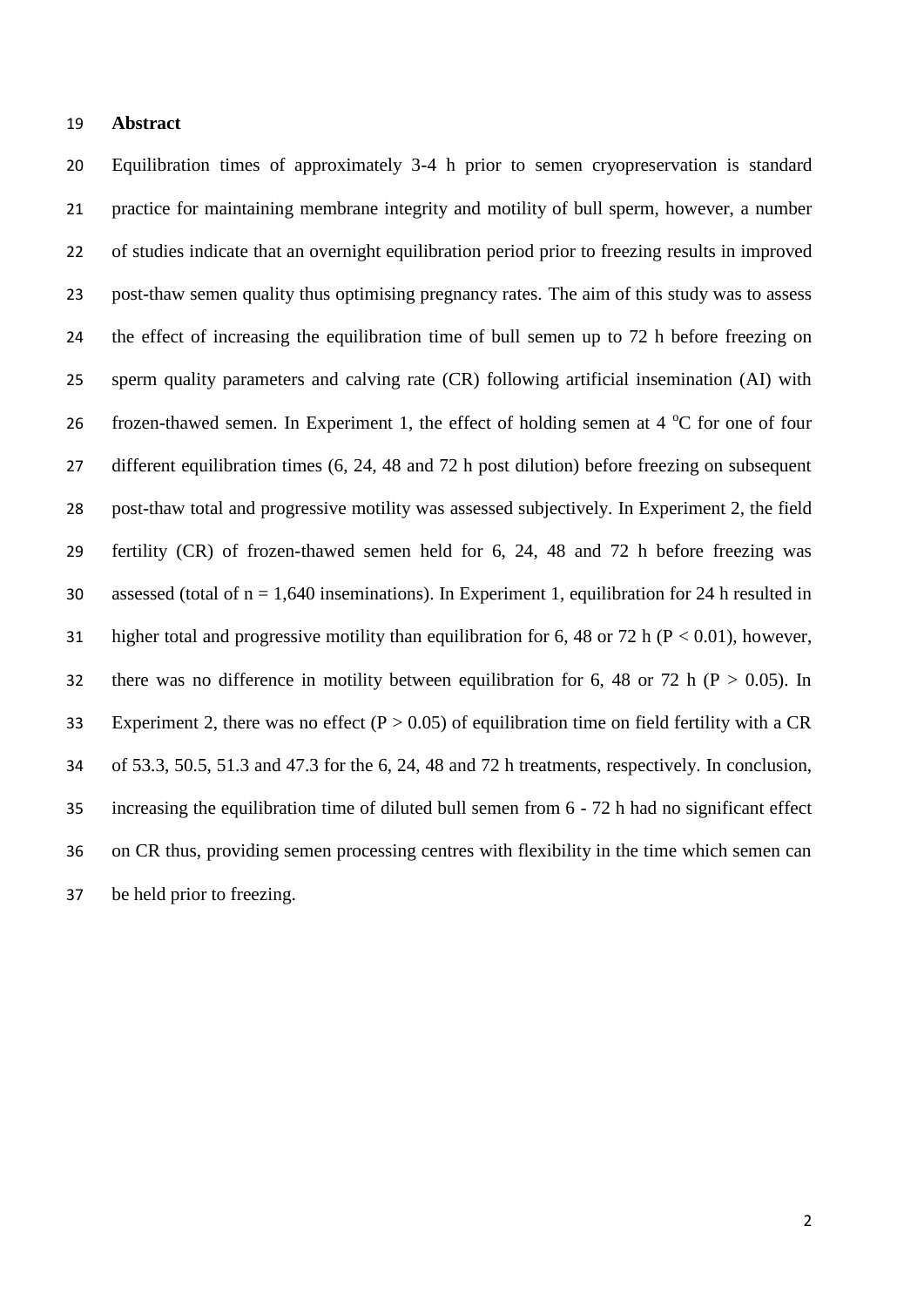#### **1. Introduction**

 The use of artificial insemination (AI) facilitates the rapid dissemination of genetic material from a relatively small number of superior sires to a large number of females [1] and thus is considered to be the single most important technique devised to facilitate the genetic improvement of animals [2]. The widespread use of frozen-thawed semen in cattle is partly attributed to the development of suitable cryopreservation protocols. A number of investigative avenues have been undertaken in order to improve the freeze-thaw process including; modifying freezing rates [3], identifying the best thawing procedures [4], altering equilibration periods [5], comparing semen diluents [6] and optimising sperm concentration [7]. However, the process of cryopreservation is detrimental to a high proportion of sperm [8] as, due to thermal and osmotic effects and the damage sustained by the plasma membrane, approximately 50% of sperm are compromised during the freeze-thaw process [9].

 Bull semen used for cryopreservation is typically diluted in an egg yolk-based extender as egg yolk is known to be one of the best cryoprotectant components for the preservation of post-thaw sperm function and subsequent fertility [10]. The components within egg-yolk, in particular low-density lipoproteins, bind to the sperm membrane during the freeze-thaw process, thus increasing chilling tolerance and preventing loss of membrane phospholipids [11]. Typically, frozen-thawed bull semen extenders differ in composition from fresh semen extenders as greater emphasis is placed on stabilising the cell membrane, thereby combating the damage sustained by sperm during cryopreservation and subsequent thawing. The addition of cryoprotectants, which are classified as either penetrating or non-penetrating [12], such as egg yolk, which contains low density lipoproteins and cholesterol, as well as 3 - 6% glycerol, minimises the physical and chemical stresses associated with cryopreservation, thus protecting the sperm membrane during cooling and reducing membrane damage during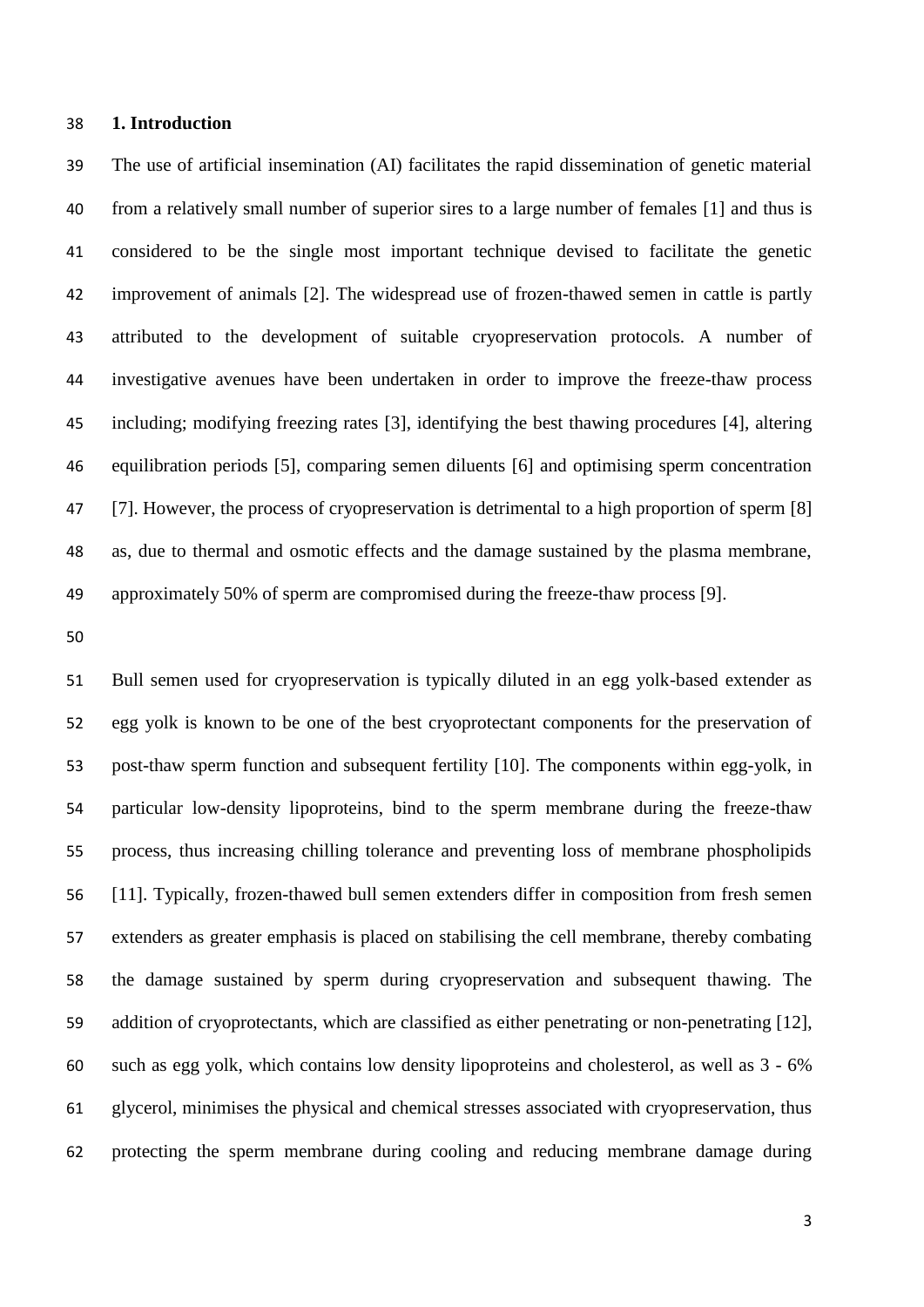freezing [13]. A non-penetrating cryoprotectant, such as egg-yolk, as the name suggests, cannot cross the sperm membrane and thus only acts extracellularly to modify the sperm membrane [14]. On the other hand, penetrating cryoprotectants, the most common of which is glycerol, are membrane permeable and so act both intra- and extracellularly causing dehydration of the sperm and membrane lipid and protein rearrangement resulting in increased membrane fluidity and a decrease in the freezing point of the cell [15].

 Semen cryopreservation involves several steps including cooling, equilibration, freezing and subsequent thawing [16]. Typically, freezing protocols for bull semen generally include 72 cooling to 4 - 5 °C followed by a variable duration of equilibration  $(0 - 24 h)$  at this temperature prior to freezing [17]. This allows sperm to adapt to cooler temperatures [11], facilitates the movement of the cryoprotectant across the cell membrane (in the case of penetrating cryoprotectants) and enables the movement of water out of the cell, thus decreasing damage sustained by ice crystal formation during the freeze-thaw process [10]. Osmotic stress is one of the most common factors contributing to sperm damage during cryopreservation as ice crystal formation increases the concentration of solutes in the extender, creating an osmotic gradient [18]. Changes in the osmotic pressure within the extender exerts osmotic stress on sperm resulting in irreversible damage to sperm membrane integrity [19]. Different extenders with varying glycerol concentrations, cooling conditions and equilibration times have been developed and found to be effective for bull sperm cryopreservation.

 Equilibration time was believed to be important in allowing glycerol sufficient time to penetrate the sperm membrane (see review [17]), however, a study conducted by Berndtson and Foote [20] reported that glycerol penetration in bull sperm is rapid, taking no more than 5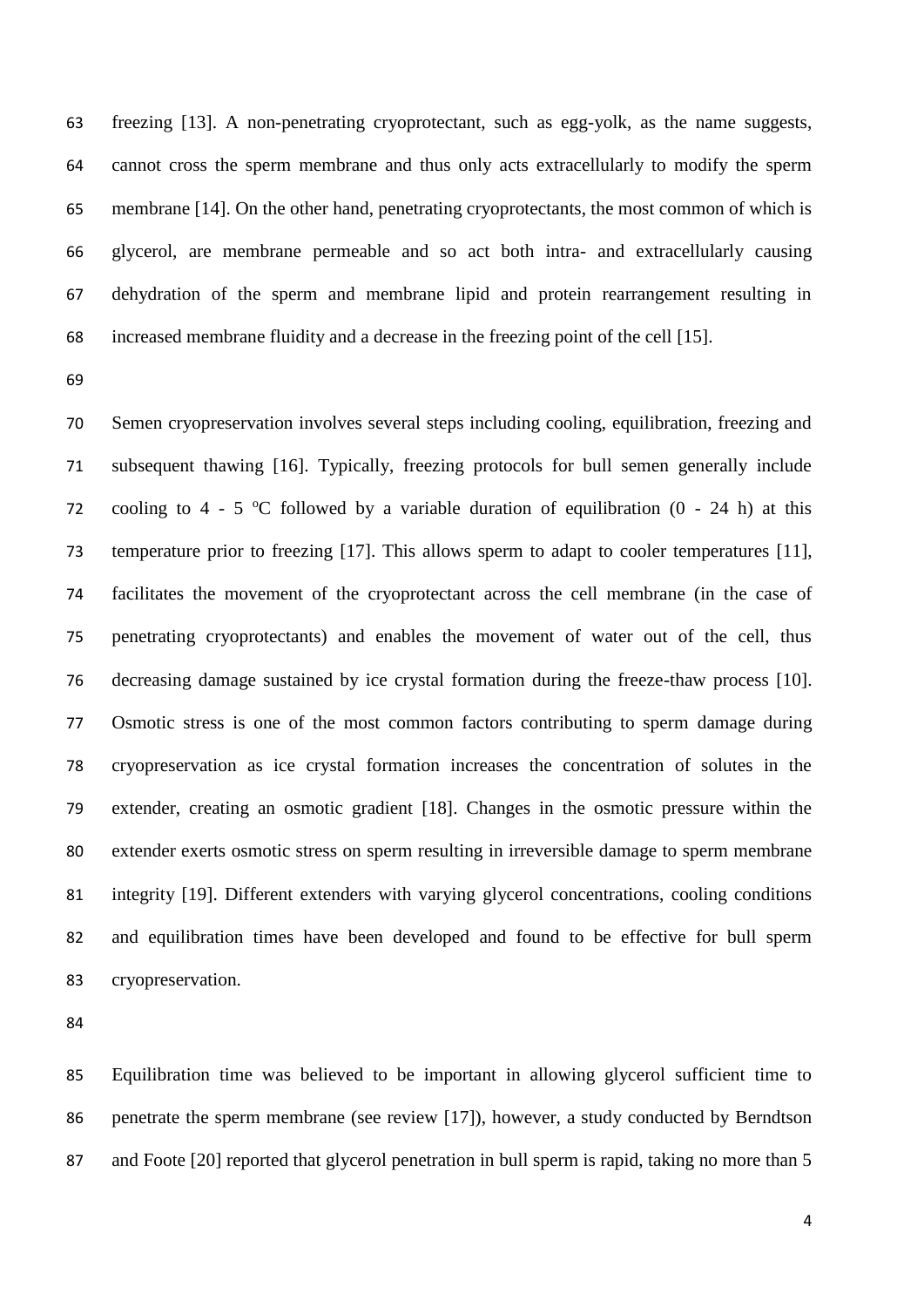min; therefore, it is now suggested that a period of equilibration is necessary to allow sperm membranes sufficient time to adapt to cooler temperatures [11] as it enables the movement of water across the membrane and reduces the damage sustained by sperm during the freeze- thaw process. A number of investigations aimed at identifying the optimum equilibration time have been conducted on semen from a number of species such as ovine [21], caprine [22] and bovine [23]. Michel, Chaigneau and Guyonnet [24] reported that increasing the equilibration time from 8 to 18 h significantly increased the quality of bull semen assessed *in vitro,* such as sperm motility and viability, but found no effect *in vivo*. Similarly, Fleisch et al. [23] reported that extension of equilibration time from 4 - 72 h improved motility and viability post-thaw of bull sperm and had no effect on field fertility. However, although the majority of cryopreservation protocols for bovine semen involve an equilibration period of 4 h, the optimum duration of equilibration time varies as a wide range of equilibration times exist within the literature: 0 h [17], 1- 4 h [25], 18 - 24 h [26] and 24 - 72 h [23, 27].

 Implementing a shorter equilibration time such as 4 h can result in processing difficulties within a commercial AI centre as semen has to be frozen on the same day of collection. A number of studies have found that implementing an equilibration time of 24 h resulted in an increase in semen quality and therefore this prolonged period of equilibration may be more convenient for the working schedule in AI centres which involves the collection of semen from a large number of bulls on a daily basis or where semen has to be transported over long distances to a central processing laboratory. In particular, to provide flexibility over weekends, it would be useful if semen collected on a Friday or Saturday could be processed the following Monday. Therefore, the aim of this study was to assess the effects of increasing the equilibration time up to 72 h post dilution on sperm motility *in vitro* and on *in vivo* fertility following artificial insemination.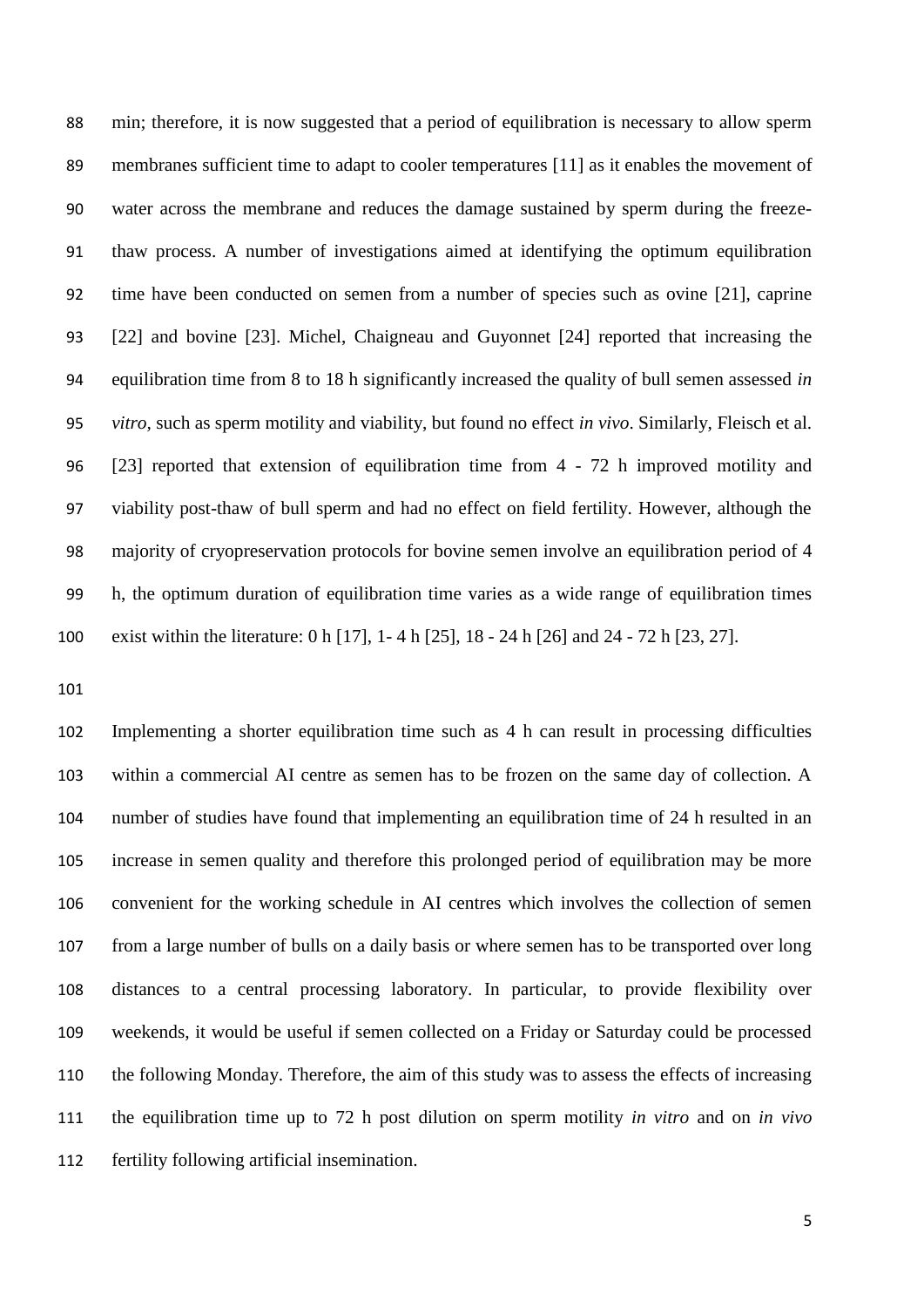#### **2. Materials and Methods**

 2.1 Experiment 1: The effect of equilibration time on the *in vitro* quality of frozen-thawed sperm.

 The aim of this experiment was to assess the effects of holding time (6, 24, 48 and 72 h post dilution) on total and progressive motility of bull sperm pre-freeze and post-thawing. Semen 118 was collected from Holstein Friesian bulls  $(n = 8)$  at a commercial AI centre (National Cattle Breeding Centre, Enfield, Co Meath, Ireland) and immediately after collection, the raw 120 ejaculate was partially diluted in 10 mL pre-warmed BullXcell (37 °C; IMV Technologies, 121 Normandy, France) and transported in a temperature-regulated cooler box at 18  $^{\circ}$ C to the laboratory (within 3 h). Upon arrival, the ejaculate was assessed for sperm concentration using a coulter counter (Z Series, Beckman Coulter, Clare, Ireland), as well as an initial score 124 of total motility (%) and gross motility on a 5-point subjective scale ( $1 = \langle 20\%$ ) motile 125 sperm;  $5 = 81 - 100\%$  motile sperm) to ensure all semen samples were of a commercial standard (results not shown). Initial quality control cut-off values were a total and gross motility of <70% and a score of <3, respectively, and any ejaculates failing to meet these criteria were rejected. Three ejaculates (replicates) were assessed per bull and semen from each ejaculate was kept separate throughout processing.

 Following initial *in vitro* assessment, the ejaculate was then fully extended in BullXcell to 132 achieve a concentration of 15 x  $10^6$  sperm per 0.25 mL insemination dose. Semen straws (IMV Technologies) were filled as per routine procedures, placed in an insulated box (to slow 134 the temperature drop) in a fridge at 4  $\degree$ C and straws from each ejaculate (n = 20 straws per 135 equilibration time point) were frozen at 6, 24, 48 or 72 h post dilution as follows: -5 °C per 136 min from  $+4$  °C to -10 °C, -40 °C per min from -10 °C to -100 °C and thereafter -20 °C per 137 min from -100 °C to -140 °C [28] in a programmable freezer (Digitcool, IMV Technologies),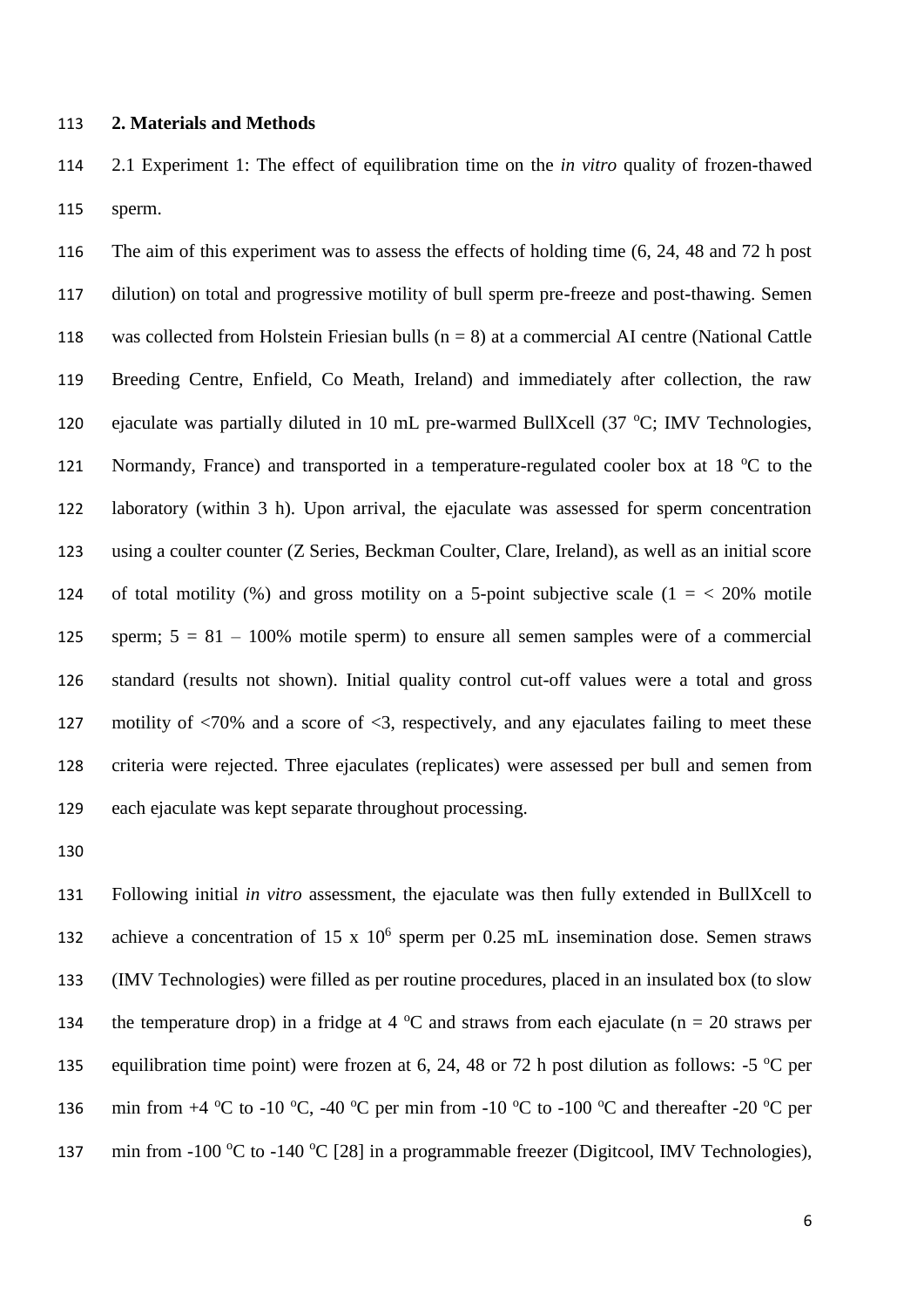138 followed by submersion and storage in liquid nitrogen at -196  $°C$  until use. Each ejaculate was split so that each bull was represented in each treatment in each replicate. Samples from the different treatments were assessed in a randomised sequence to remove bias as a result of 141 sampling order. The evaluator was blinded to the treatment. Total and progressive motility was assessed *in vitro* just prior to freezing at 6, 24, 48 and 72 h post dilution as well as immediately post-thawing via standard microscopic techniques and computer-assisted sperm analyser (CASA; Hamilton Thorne IVOSII, IMV). In addition, sperm viability and acrosomal integrity were assessed using flow cytometry. Within each replicate, at each assessment time (both pre- and post-freezing), five straws from each bull for each of the equilibration times were assessed.

2.1.1 Assessment of sperm motility.

 Sperm motility (total and progressive) was assessed subjectively pre-freeze and post-thaw using a phase contrast microscope (CX31; Olympus, Centre Valley, PA, USA) at a 152 magnification of 400 X. Frozen straws were thawed at 35  $\degree$ C for 30 sec. A droplet of diluted 153 semen  $(5 \mu L)$  was placed on a pre-warmed glass slide, covered with a pre-warmed coverslip 154 (37 °C) and assessed by counting a minimum of 100 sperm, over at least five different fields of view, for each treatment on each assessment day. Total motility was expressed as a percentage of the total sperm population (motile and non-motile). A sperm was deemed to display progressive motility if it moved in a linear fashion; progressive motility was expressed as the percentage of motile sperm.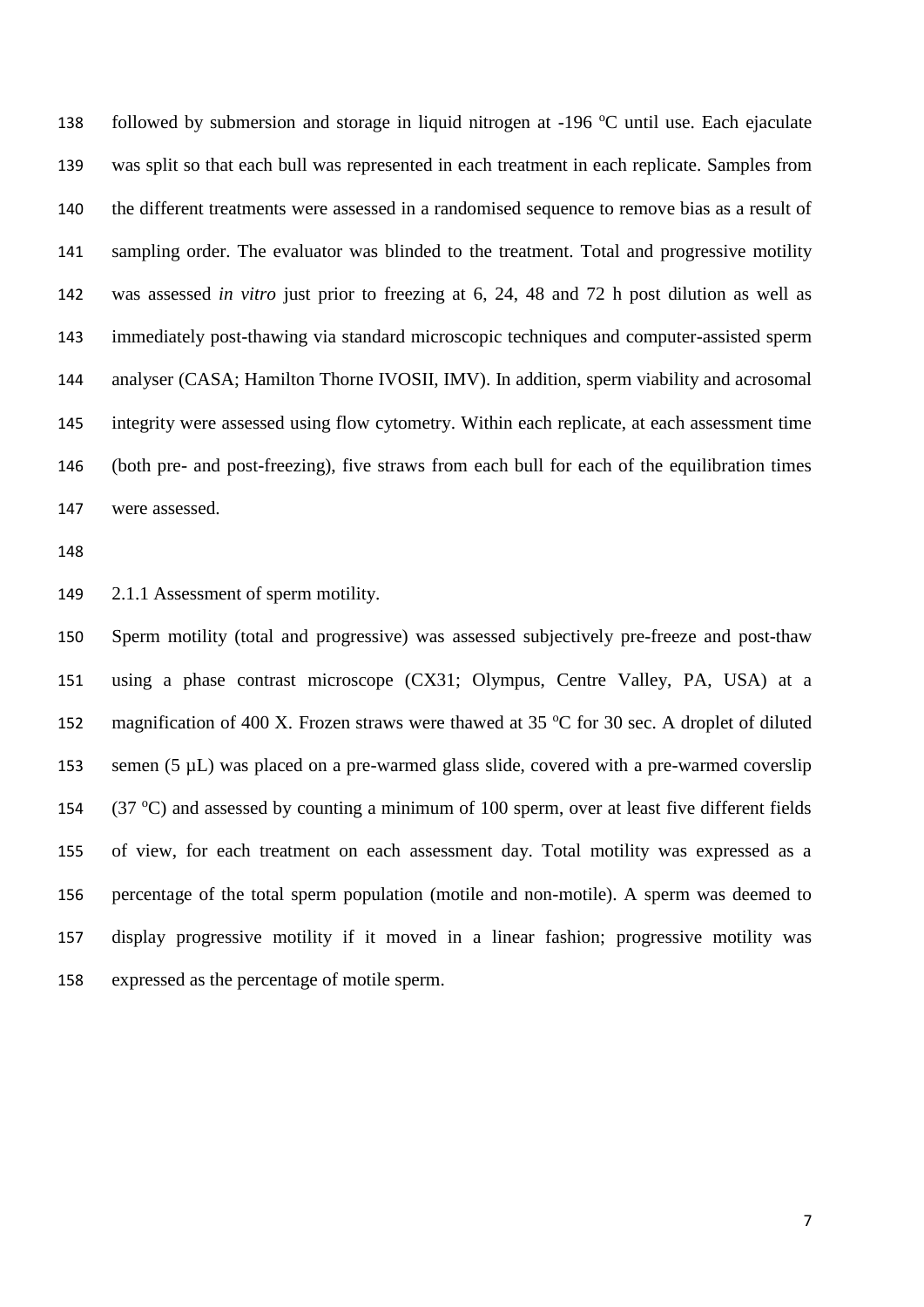2.2 Experiment 2: Field fertility of frozen-thawed semen frozen at 6, 24, 48 and 72 h post dilution.

 The aim of this experiment was to assess the effect of equilibration time of frozen-thawed 162 semen (15 x 10<sup>6</sup> sperm per 0.25 mL insemination dose) on CR following AI. Semen was 163 collected from Holstein Friesian bulls ( $n = 5$ ; denoted A - E) at a commercial AI centre from early February to the end of March 2015. There were 7 collection days in total, with five bulls collected per collection day (total of 35 ejaculates). Following initial assessment for volume, concentration and motility (as described in Experiment 1), each acceptable ejaculate was diluted and filled in straws which were then printed and sealed as per Experiment 1. Straws were stored for 6, 24, 48 or 72 h prior to freezing. Each batch of semen was clearly labelled and distributed for insemination after 30 days of quarantine.

 Inseminations were carried out in May 2016 (coinciding with the peak dairy breeding season) in Irish dairy herds (n = 284). The majority of inseminations were in Holstein 172 Friesian animals ( $n = 1,582$ ) but a small number of other breeds were represented including 173 Jersey (n = 20), Montbeliarde (n = 12), Norwegian Red (n = 9) and Others (n = 17; includes 174 Ayrshire and Shorthorn). Technicians ( $n = 24$ ) were blind to treatments and received equal numbers of straws from each of the four equilibration time treatments from each bull. For each insemination, the technician recorded the bull code, cow tag number and the straw code on an electronic handheld device. Inseminations and CR data were captured using the Irish Cattle Breeding Federation (ICBF; Bandon, Co. Cork, Ireland) database by cross-referencing the technician name with the bull code and semen type used on each date within the trial period. Obvious errors were extracted from the dataset and data were then interrogated to remove animals (n = 382) based on the following criteria: cows which were not at first AI, cows which received two inseminations from two different bulls or equilibration time treatments, or cows which were not of a dairy breed. However, if a dairy cow received two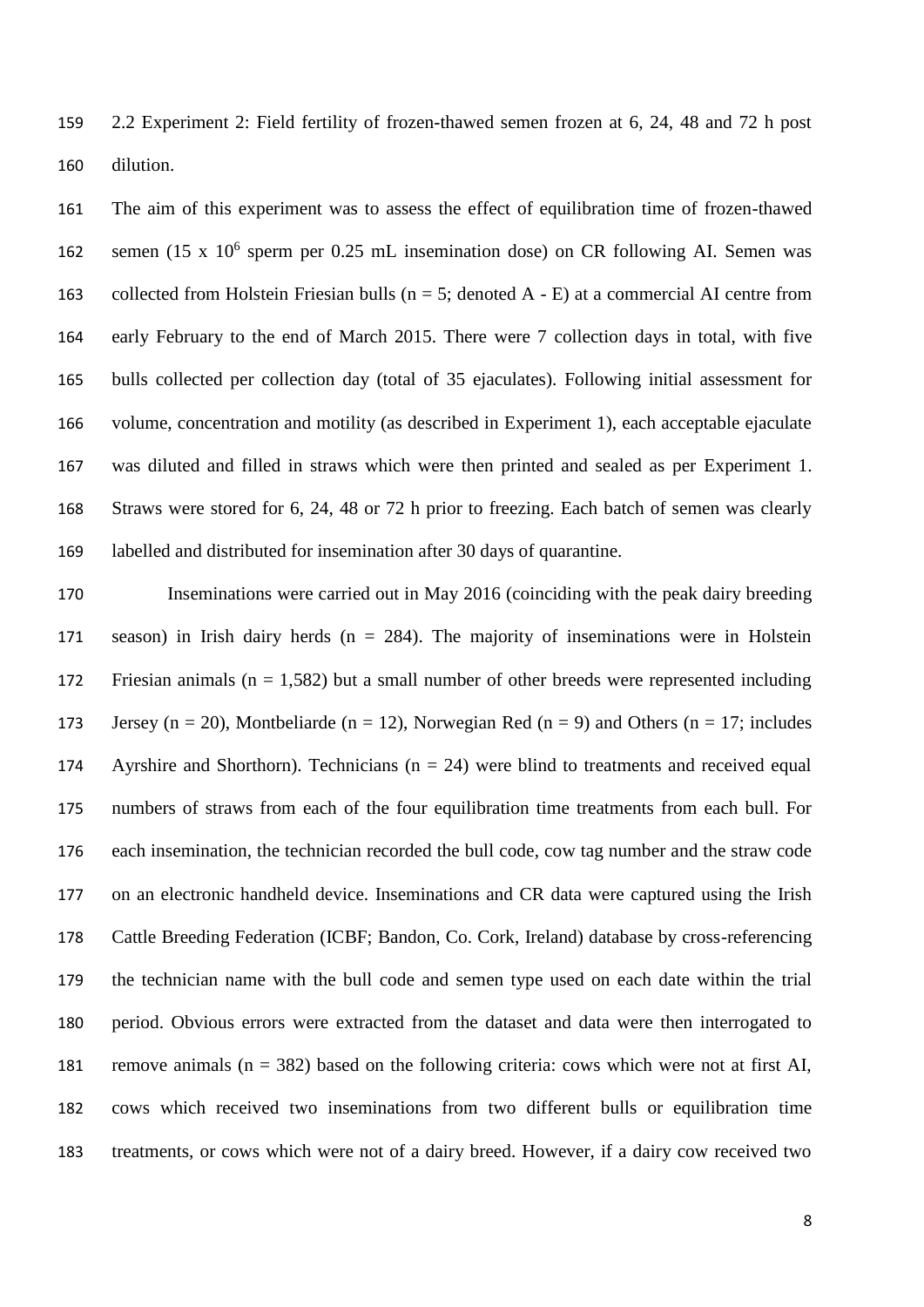inseminations from the same bull with the same time treatment within five days of each other, the record was kept and the second date was assumed to be correct. Post editing, a total of 1,640 inseminations (1,537 cows and 103 heifers) remained. Calving rate was measured using a cut-off value of 275 and 290 days from date of insemination to calving date [29].

 Cow characteristics such as parity, days in milk (DIM) and fertility sub-index were also assessed. Fertility sub index is a key component of the Economic Breeding Index (EBI) comprising ~35% of the total EBI [40] and was established to combat a decline in reproductive performance by providing farmers with a profit index enabling the selection of elite sires to breed replacement heifers with increased milk yield, reproductive performance and improved health traits [30].

2.3 Sperm functional assessments

2.3.1 Computer assisted sperm analysis

 Motility of frozen-thawed sperm samples was assessed using IVOS-II CASA system driven by software version 14 (Hamilton Thorne Inc, Beverly, USA). Straws (n=5 per ejaculate) 199 were thawed at 37 °C for 30 sec and a drop (3  $\mu$ L) of diluted semen was placed in a pre-200 warmed chamber (37 °C; Leja counting chambers, depth 20 μm; Microptics, Barcelona, Spain) and analysed for sperm motion and kinematic characteristics immediately post-thaw. A minimum of 1000 sperm were analysed in at least eight microscopic fields with 30 frames acquired per field at a frame rate of 60 Hz. Objects incorrectly identified as sperm were edited out using the playback function. The CASA-derived motility and kinematic characteristics assessed were total motility (%), progressive motility (%), as well as average path velocity (VAP above 10 μm/s), straight line velocity (VSL), curvilinear velocity (VCL), linearity (LIN), straightness (STR), amplitude of lateral head displacement (ALH) and beat cross frequency (BCF) [31]. Regarding analysis settings the CASA was set to standard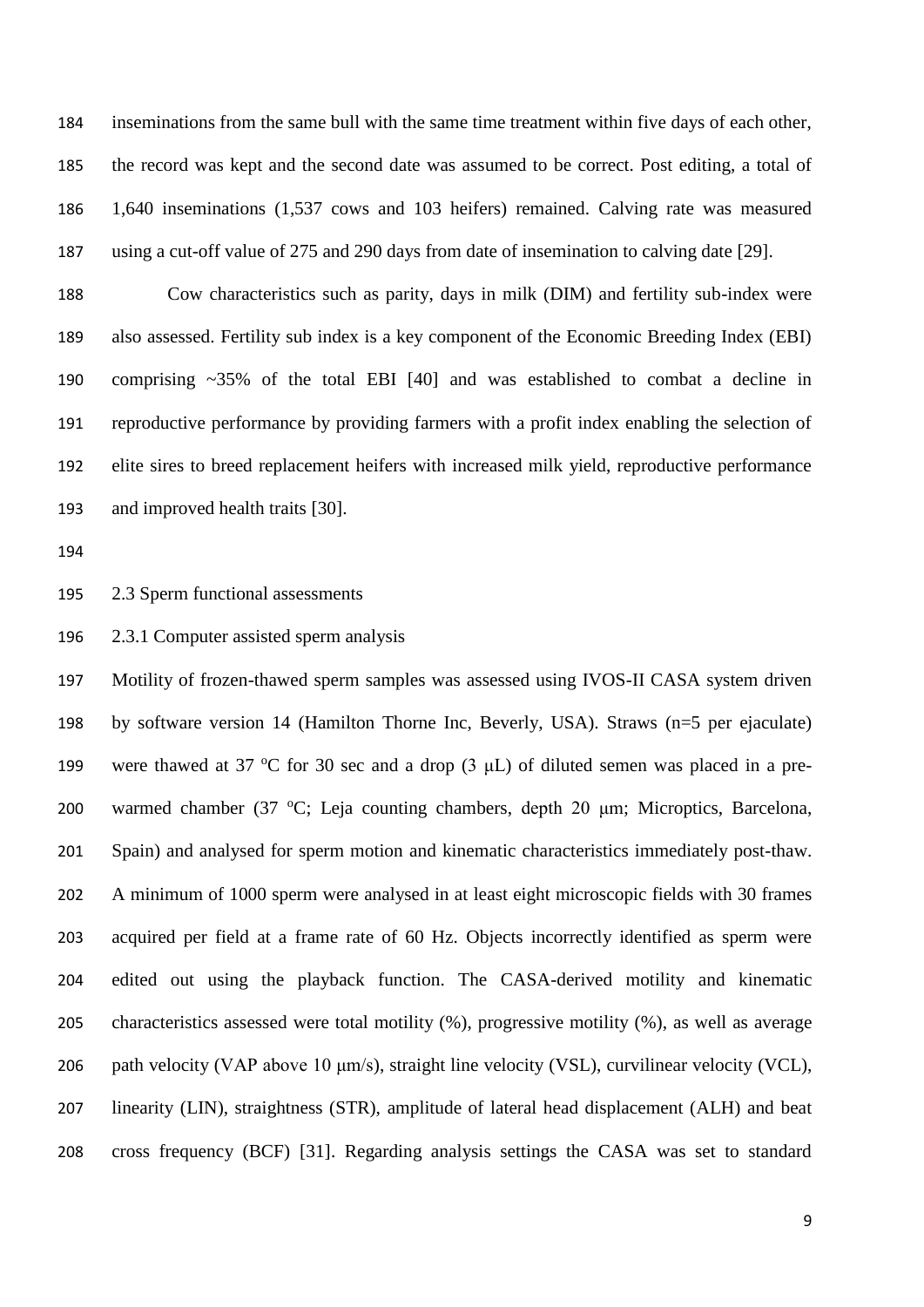factory settings for bull semen; sperm with straightness of >80% and VAP >50 μm/s were considered progressively motile.

*2.3.2 In vitro* flow cytometric analysis of frozen-thawed semen

 Before flow cytometric analysis, semen samples were diluted to a final working 214 concentration of 300 x  $10^5$  sperm/mL in Beltsville Thawing Solution (BTS; 37 °C). Samples were analysed on a flow cytometer (Guava easyCyte 6HT-2L, Merck Millipore, Billerica, MA, USA) equipped with both a Krypton (642 nm) and an Argon laser (488 nm). Appropriate single colour controls were prepared to establish the respective fluorescent peaks of the individual stains. These were used in conjunction with the forward scatter (FSC) and side scatter (SSC) signals to discriminate sperm from debris (P0.1 Population). Fluorescent events were recorded using GuavaSoft (Version 2.7; Merck Millipore) and all variables were assessed using logarithmic amplification. In each sample, a minimum of 10,000 gated events were captured.

2.3.2.1 Assessment of viability

 Viability was assessed using the fluorescent probes; SYTO 16 (Ex/Em: 488/518; Life Technologies, Carlsbad, CA USA) which is a cell-permeant probe which fluoresces upon binding to nucleic acids and propidium iodide (PI; Ex/Em: 535/617; Life Technologies) which is selectively taken up by membrane compromised cells, thus indicating a loss of 229 viability [29]. SYTO 16 (5  $\mu$ L) was added to diluted sperm (300 x 10<sup>5</sup> sperm/mL) to give a 230 final concentration of 100 nM and incubated at 37  $\mathrm{^{\circ}C}$  in the dark for 10 min. Subsequently, PI 231 was added at a final concentration of 15  $\mu$ M and incubated for a further 5 min. SYTO 16 emission was detected via the Green photomultiplier (PMT; 525/30 nm BP filter) and PI was read with the Red1 PMT (690/50 nm BP filter); no compensation was required. Viability was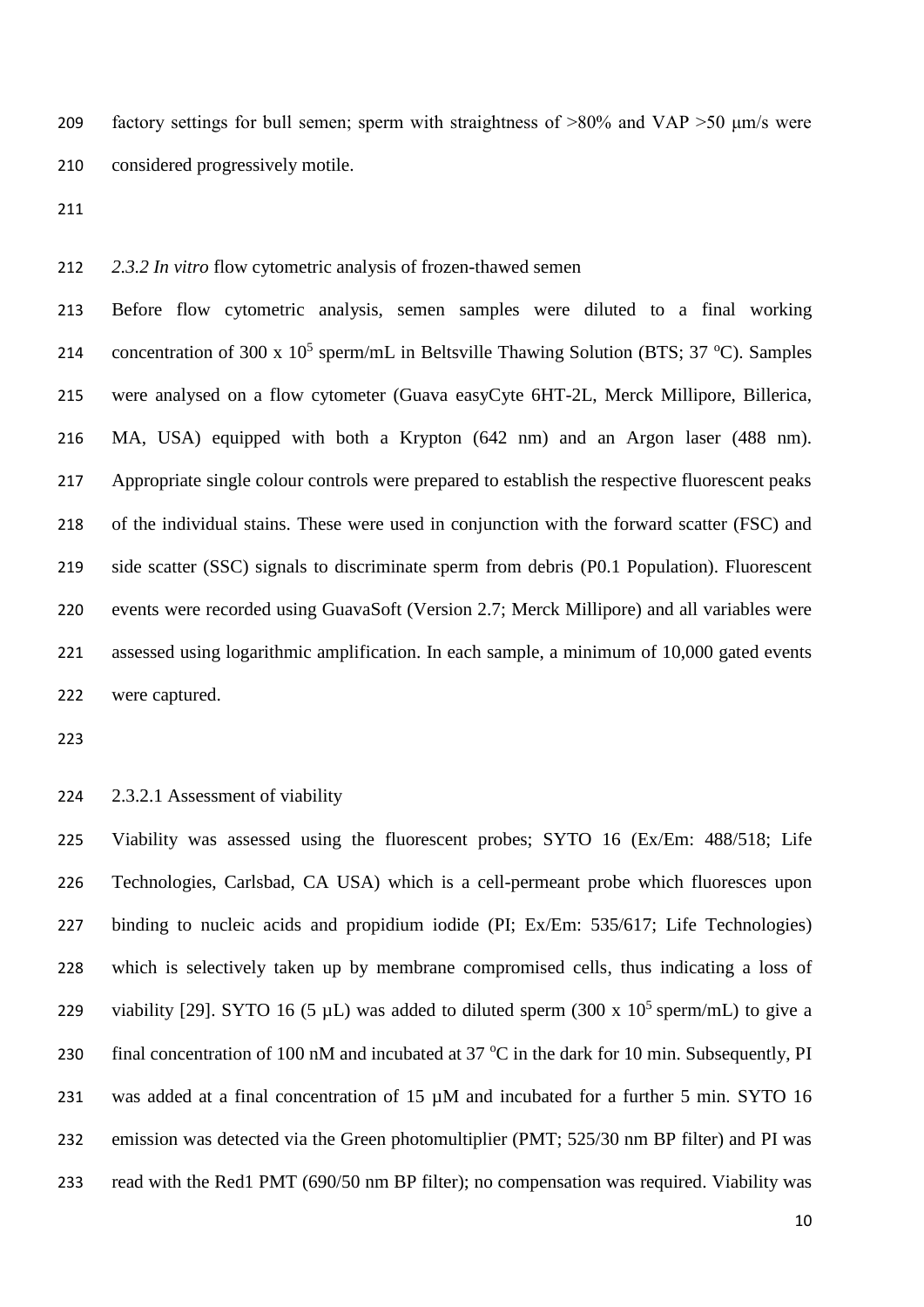defined as the percentage of sperm positive for SYTO 16 but negative for PI and all percentages were calculated as part of the total gated sample, P0.1 Population.

2.3.2.2 Assessment of acrosomal integrity

 Acrosomal integrity was assessed by incubating sperm with SYTO 16 and PI, as described above, followed by incubation with Alexa Flour 647 (AF647; Ex/Em: 650/668; Life Technologies) to identify live sperm which had undergone the acrosome reaction [29]. Alexa Fluor 647 fluoresces in the presence of the enzyme acrosin, which is exposed upon the loss of 242 the acrosomal cap. Alexa Flour 647 (3  $\mu$ L) was added to diluted sperm (300 x 10<sup>5</sup> sperm/mL) 243 to a final concentration of 4.6  $\mu$ M and incubated in the dark for 15 min at 37 °C. AF647 positive events were read on the Red2 PMT (661/19 nm BP filter) and no compensation was required. The percentage of acrosome-intact sperm in the live population was expressed as a percentage of the sperm negative for Alexa Flour 647 and positive for SYTO 16 as part of the total gated sample, P0.1 Population.

2.4 Statistical analysis

 Data from Experiment 1 were examined for normality of distribution, homogeneity of variance and analysed using the general linear model (GLM) repeated-measures procedure with a compound symmetry covariance structure in Statistical Package for the Social Sciences (SPSS, Version 22.0; IBM, Chicago, USA). In Experiment 2, CR data were assessed using Pearson's chi-squared procedures in SPSS following which they were cross checked using an analysis of variance (ANOVA) model. The dependent variable in the 256 analysis was CR (1 = calved, 0 = not calved). In addition, using a general linear model for binomial data, CR was evaluated and correlations were investigated with a number of fixed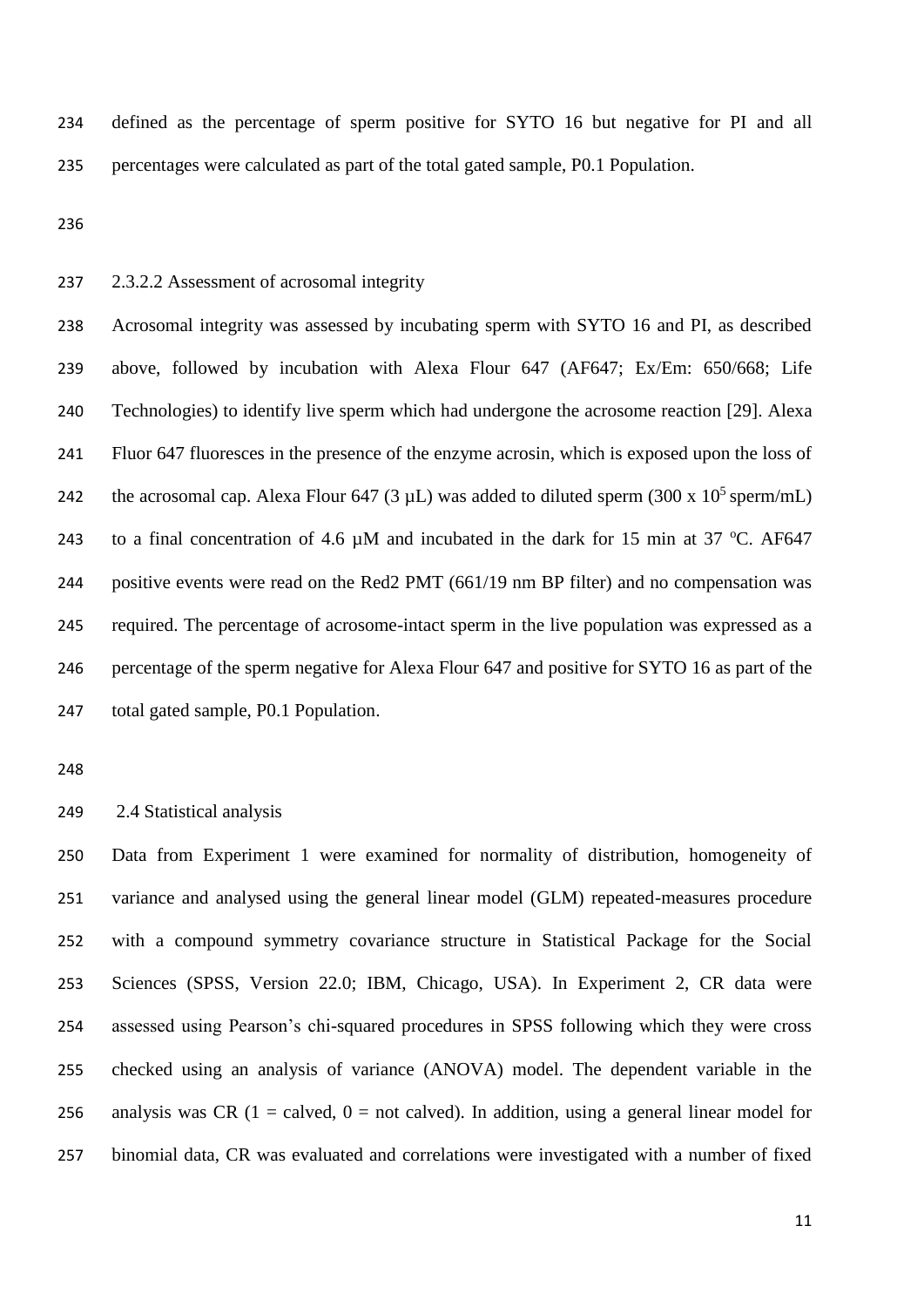effects, namely; equilibration time, bull, parity, breed, fertility sub-index, DIM, herd and technician. Each fixed effect was assessed for an interaction with equilibration time treatment. All post-hoc tests were carried out using Bonferroni test and results are reported as 261 the mean  $\pm$  the standard error of the mean (s.e.m) in Experiment 1 and as the estimated marginal means in Experiment 2, to adjust for the fixed effects. Data were considered to 263 differ significantly at  $P < 0.05$ .

264

# 265 **3. Results**

266 3.1 *In vitro* pre-freeze and post-thaw analysis of frozen-thawed semen

267 There was no effect of equilibration time on pre-freeze total and progressive motility ( $P >$ 268 0.05). There was an effect of equilibration time on post-thaw total and progressive motility (P 269  $\leq$  0.01), viability (P  $\leq$  0.01) and acrosomal integrity (P  $\leq$  0.01). Equilibration for 24 h resulted 270 in the highest total and progressive post-thaw motility score (53.7 and 42.7%, respectively) in 271 comparison to equilibration for 6 (45.1 and 35.1, respectively) or 72 h (48.7 and 36.0, 272 respectively;  $P < 0.01$ ) but did not differ from an equilibration period of 48 h (50.7 and 273 38.4%, respectively;  $P > 0.05$ ; Figure 1). Critically, semen assessed post-thaw from all 4 274 equilibration periods passed quality control analysis. Equilibration for 24 and 48 h resulted in 275 better post-thaw total motility than 6 and 72 h equilibration ( $P < 0.01$ ). Equilibration for 6 h 276 resulted in a lower post-thaw viability (53.4%) in comparison to 24, 48 and 72 h (60.5, 61.3 277 and 61.3%, respectively;  $P < 0.01$ ; Figure 2), however, viability between equilibration 278 periods of 24, 48 and 72 h did not differ  $(P > 0.05)$ . The percentage of live sperm with intact 279 acrosomes post-thawing declined significantly in the 48 and 72 h equilibration treatments 280 (Figure 2). There was an effect of equilibration time on ALH, BCF, LIN, STR, VAP, VSL 281 and WOB ( $P < 0.01$ ) but there was no effect on VCL or on the percentage of sperm with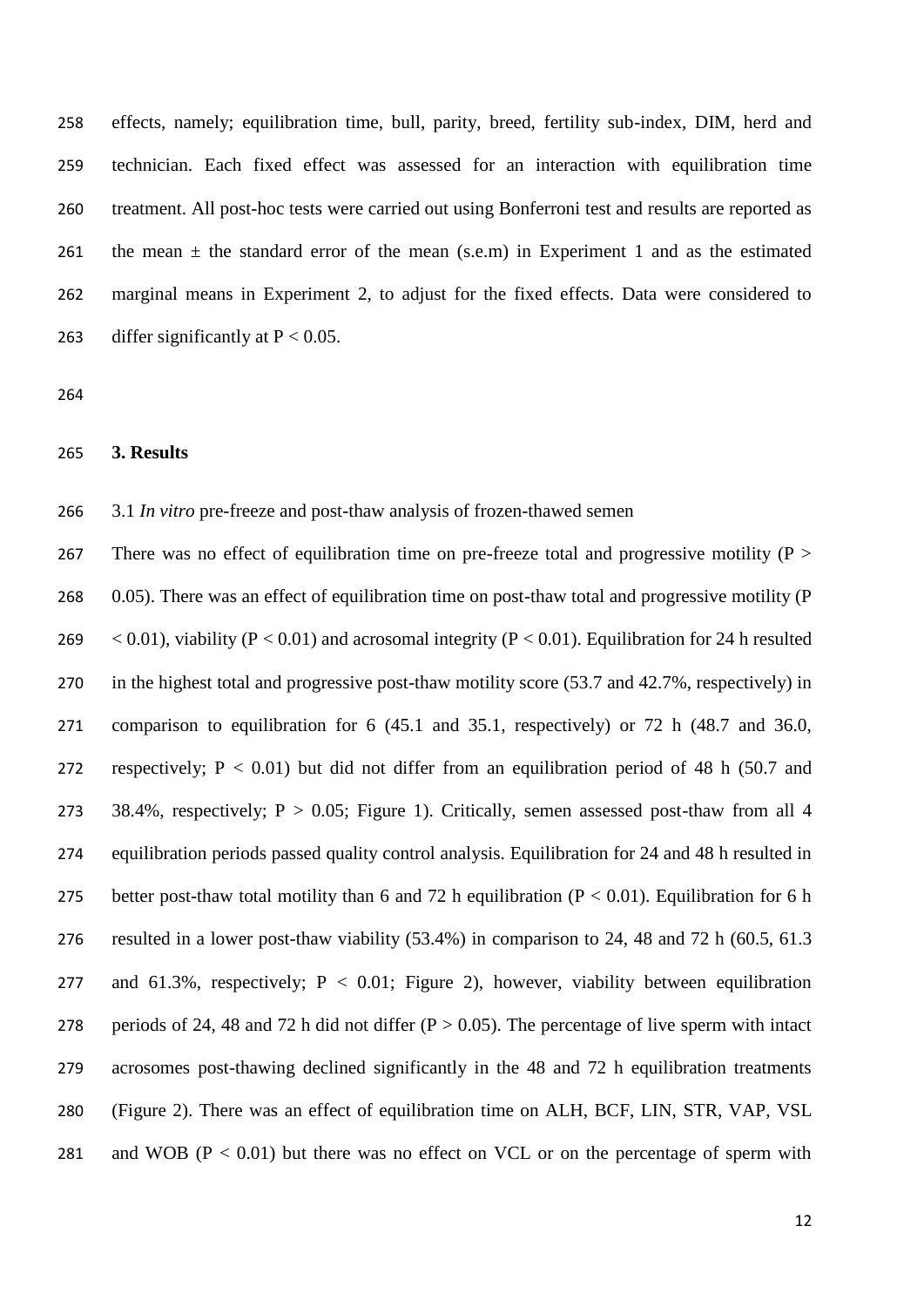282 proximal and distal droplets ( $P > 0.05$ ; Table 1). Semen equilibrated for 48 and 72 h exhibited inferior kinematic motility parameters compared to an equilibration time of 6 and 284 24 h ( $P < 0.01$ ) with the exception of VCL ( $P > 0.05$ ). All CASA motility characteristics, with the exception of ALH and VCL deteriorated when equilibration time was increased from 6 to 72 h.

3.2 Field fertility of frozen-thawed semen frozen at 6, 24, 48 and 72 h post dilution.

 While CR declined numerically with increased equilibration time (53.3, 50.5, 51.3 and 48.3% 290 for 6, 24, 48 and 72 h, respectively; Figure 3) this was not significantly different ( $P > 0.05$ ). There was no bull, parity, cow fertility sub-index, DIM, herd or technician by treatment 292 interaction on CR ( $P > 0.05$ ). There was an effect of bull on CR ( $P < 0.01$ ) with the CR for individual bulls varying from 42.7 to 56.8%. There was a positive linear increase in CR with 294 increase cow fertility sub-index and DIM  $(P < 0.01)$ . Cows with a fertility sub-index greater 295 than  $\epsilon$ 90 had a higher CR in comparison with cows with a sub-index of less than  $\epsilon$ 90 (P < 0.05). Cows which were less than 40 DIM had a reduced CR (27.8%) in comparison with cows which were greater than 40 days in milk prior to insemination. Maiden heifers had the highest CR (59.2%) in comparison to primiparous (52.5%) and multiparous dairy cows 299 (49.4%) but this was not significant ( $P > 0.05$ ). As expected, CR varied between individual herds and technicians; for herds and technicians with greater than 15 and 20 recorded 301 inseminations, respectively  $(P < 0.01)$ .

#### **4. Discussion**

 The main findings of this study were that: (i) increasing equilibration time from 6 to 72 h does not detrimentally affect sperm quality *in vitro* with 24 h equilibration resulting in the highest post-thaw total and progressive motility scores, (ii) although there was a numerical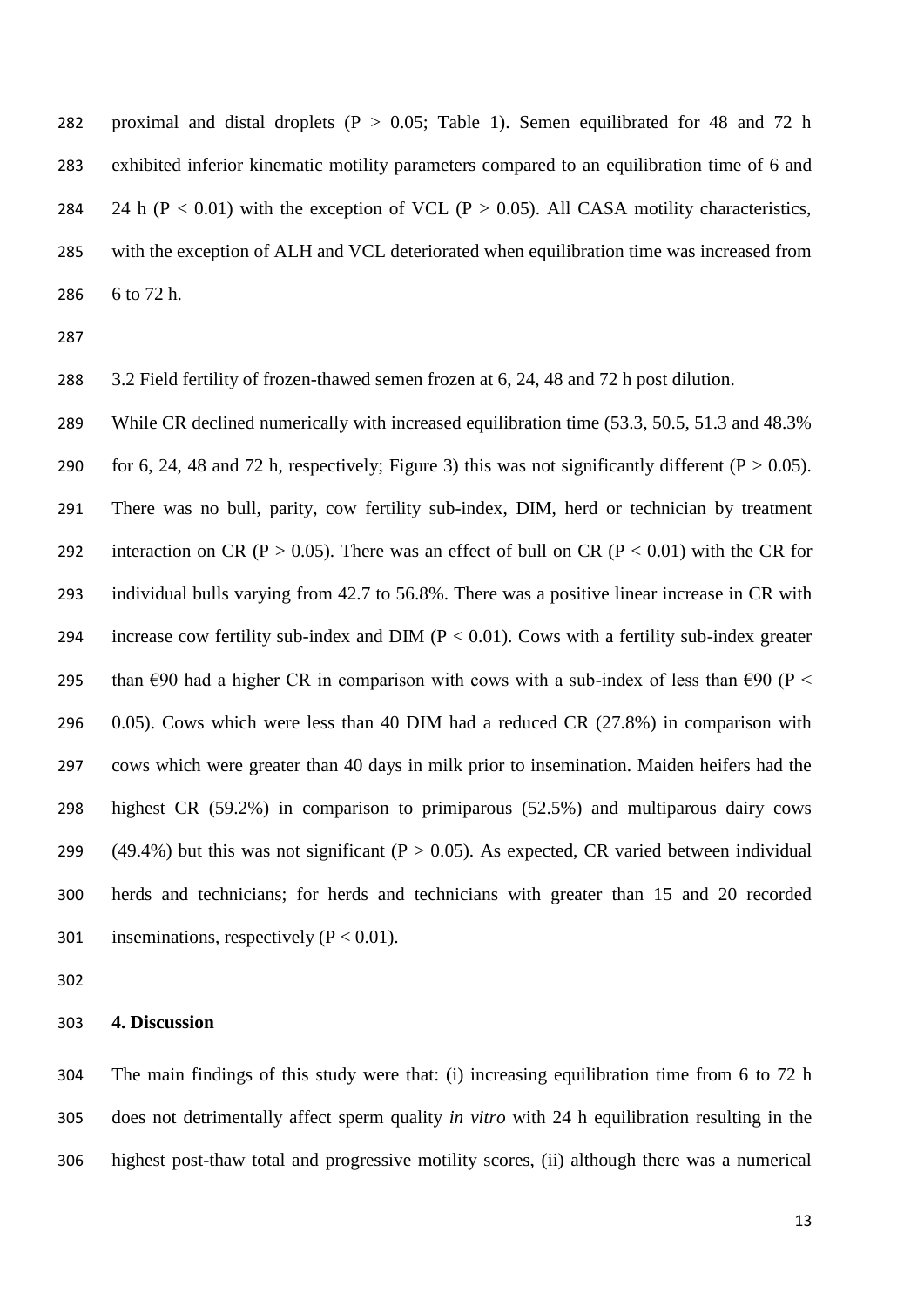decline in CR with increased equilibration time, equilibration up to 72 h did not significantly affect CR, (iii) cows with a higher fertility sub-index had a higher CR than those with a lower sub-index, and (iv) cows with a greater number of DIM (>40 days) at AI, had a higher CR than those which were inseminated closer to their calving date (<40 days).

 Motility is one of the most important characteristics associated with fertilising potential of a sperm as it is indicative of sperm viability and structural integrity [32]. Therefore, motility assessment constitutes an integral part of semen quality analysis with the use of CASA systems allowing an objective, accurate and high repeatability assessment of sperm motility kinematics. A number of studies have correlated motility kinematics of bull sperm with field fertility [32-35]; however, many of these studies are conflicting in terms of the relative importance of different motility characteristics. Oliveira et al. [36] reported a correlation between a combination of CASA parameters and bull fertility such as total and progressive motility, ALH and BCF. In contrast, Amann and Waberski [37] suggested that sperm kinematic characteristics are not an accurate predictor of fertilising potential but instead could be used to provide important information relating to the quality assurance of semen. In the current study, semen quality declined gradually *in vitro* with increasing equilibration time although post-thaw total and progressive motility scores were higher for 24 h compared with 6, 48 and 72 h. All CASA motility parameters, with the exception of ALH and VCL, deteriorated significantly with increasing equilibration time from 6 to 72 h. Furthermore, the percentage of viable sperm increased when equilibration time was increased from 6 to 24 h. Thus, this study highlights the importance and beneficial effect of prolonging equilibration of 329 semen at  $4^{\circ}$ C before freezing in order to attain optimal post-thaw semen quality. This is in agreement with Fleisch et al. [23] and Rickenbacher [38] who reported higher semen quality values after 24 h equilibration of bovine semen compared to their retrospective shorter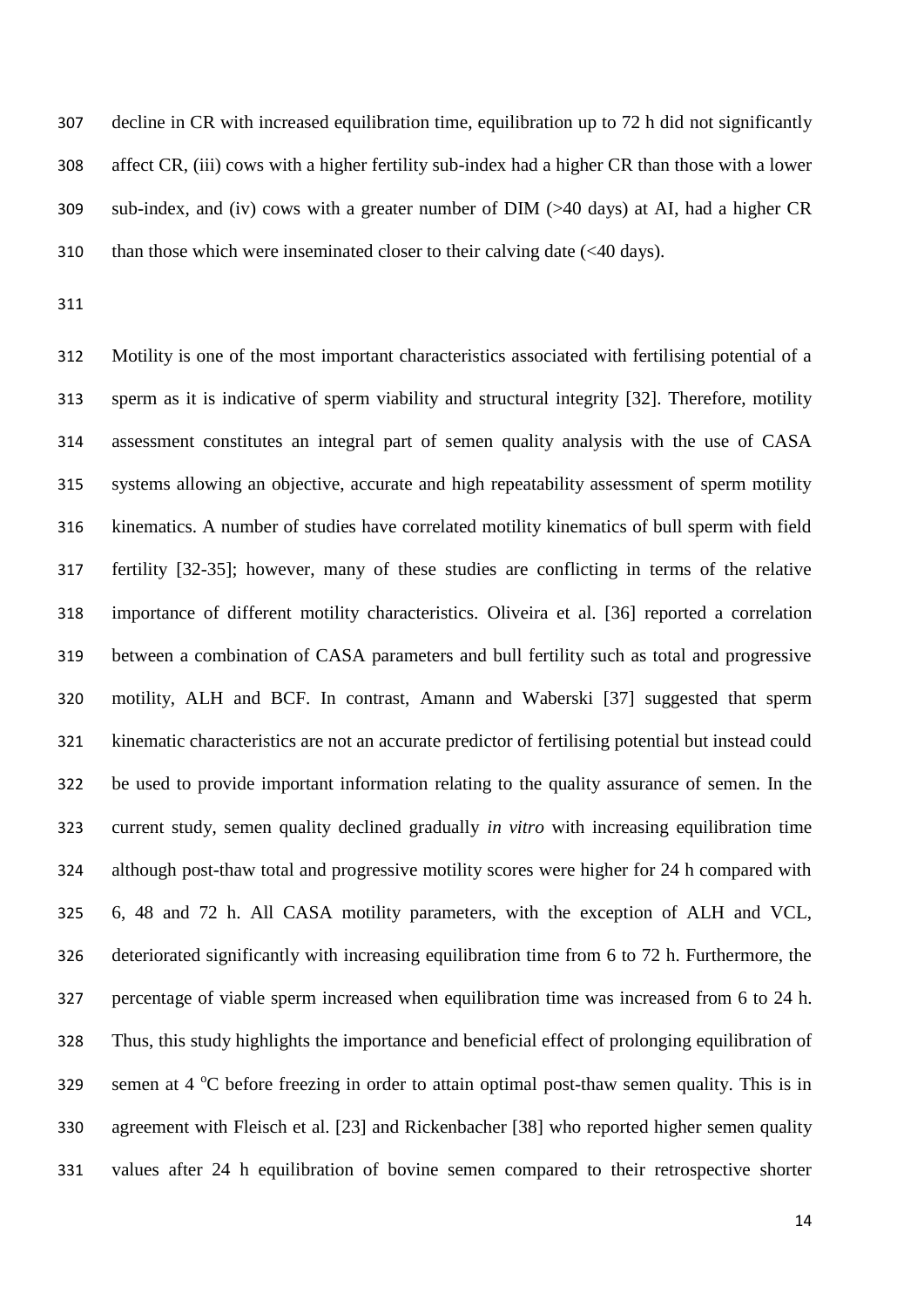equilibration time of 4 and 1.5 h, respectively. Similarly, Foote and Kaproth [26] and Anzar, Kroetsch and Boswall [39] achieved greater motility of bovine semen after 18 and 24 h in comparison to equilibration time of 2 and 4 h, respectively.

 Generally, most bull semen freezing protocols involve an equilibration period of 3 - 4 h, resulting in semen being frozen on the day of collection. However, an extensive review of bovine fertility trials by Pickett and Berndtson [40] established that a prolonged period of equilibration of 18 h was required in order to obtain maximum fertility. In AI centres, where daily collection schedules involve the collection of a large number of bulls and/or where semen is being transported over long distances for processing, a prolonged period of equilibration would be more convenient for the working operations of the centre as semen could be frozen the subsequent day or even after a weekend. The results of the current study indicate that increasing equilibration time from 6 to 72 h has no significant effect of on CR. This finding is supported by Fleisch et al. [23] who reported that increasing equilibration time from 4 to 72 h had no effect on 90 day non-return rate (NRR), while no difference in 56 day NRR was reported when bull semen was equilibrated between 4 and 28 h [26]. This indicates that semen frozen on days following collection should be of better quality and yield comparable fertility compared to semen frozen on the day of collection, thus, creating greater flexibility within the working environment of a commercial AI centre.

 It is widely acknowledged that cow characteristics such as fertility sub-index and DIM play a role in fertility [29, 41]. The current study, followed the same trend, whereby, cows with a 354 greater fertility sub-index  $(\epsilon > 110)$  and DIM (>80 days) had a higher CR than cows with lower fertility sub-indices and less DIM. Animals in the lowest categories for both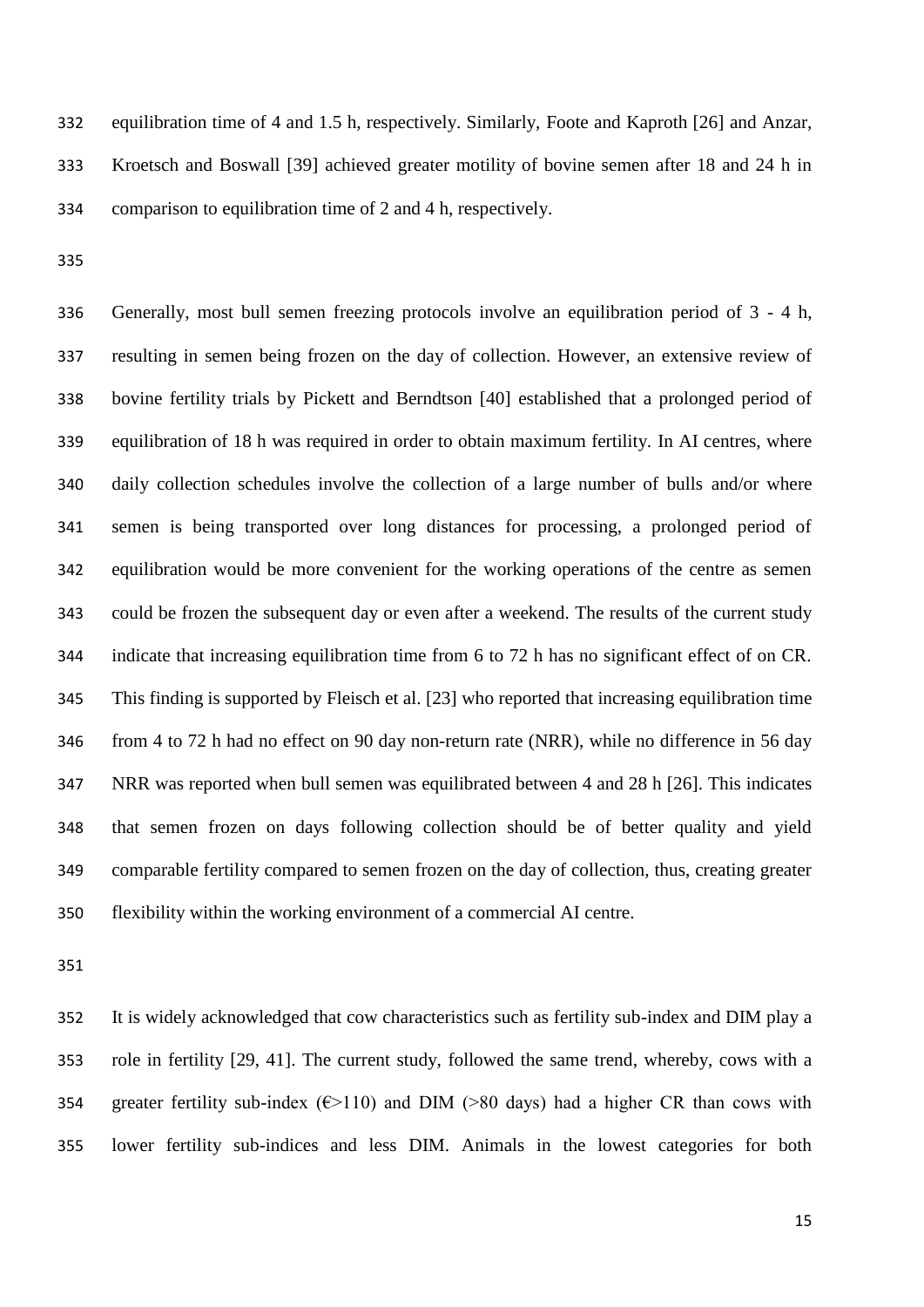356 characteristics ( $\leq 50$  and  $\leq 40$  DIM, respectively) had lower CR than animals of greater than  $690$  and 40 DIM, respectively. While this study demonstrates that a higher CR can be achieved through increasing the number of DIM before insemination, it also illustrates that late calving cows can be inseminated with reasonable success.

## **5. Conclusion**

 In conclusion, increasing equilibration time up to 72 h post collection did not negatively affect field fertility with an equilibration period of 24 h resulting in the greatest total and progressive motility scores. Therefore, implementing an equilibration period of 24 h may be more suitable to the working environment and collection schedules of AI centres, while confidence can also be gained knowing that in circumstances where it is required (e.g., mechanical failure, avoidance of weekends), allowing an equilibration time of 3 days will not negatively impact on field fertility.

# **Acknowledgements**

 This work was supported by the Irish Research Council, Department of Agriculture, Food and the Marine and Teagasc under grant number EBPPG/2014/60. PL and BE were partially supported by the European Union Seventh Framework Programme FP7/2007-2013 under grant agreement n° 312097 ('FECUND'). The authors gratefully acknowledge Progressive Genetics, Enfield, Co. Meath, Ireland for the distribution of straws.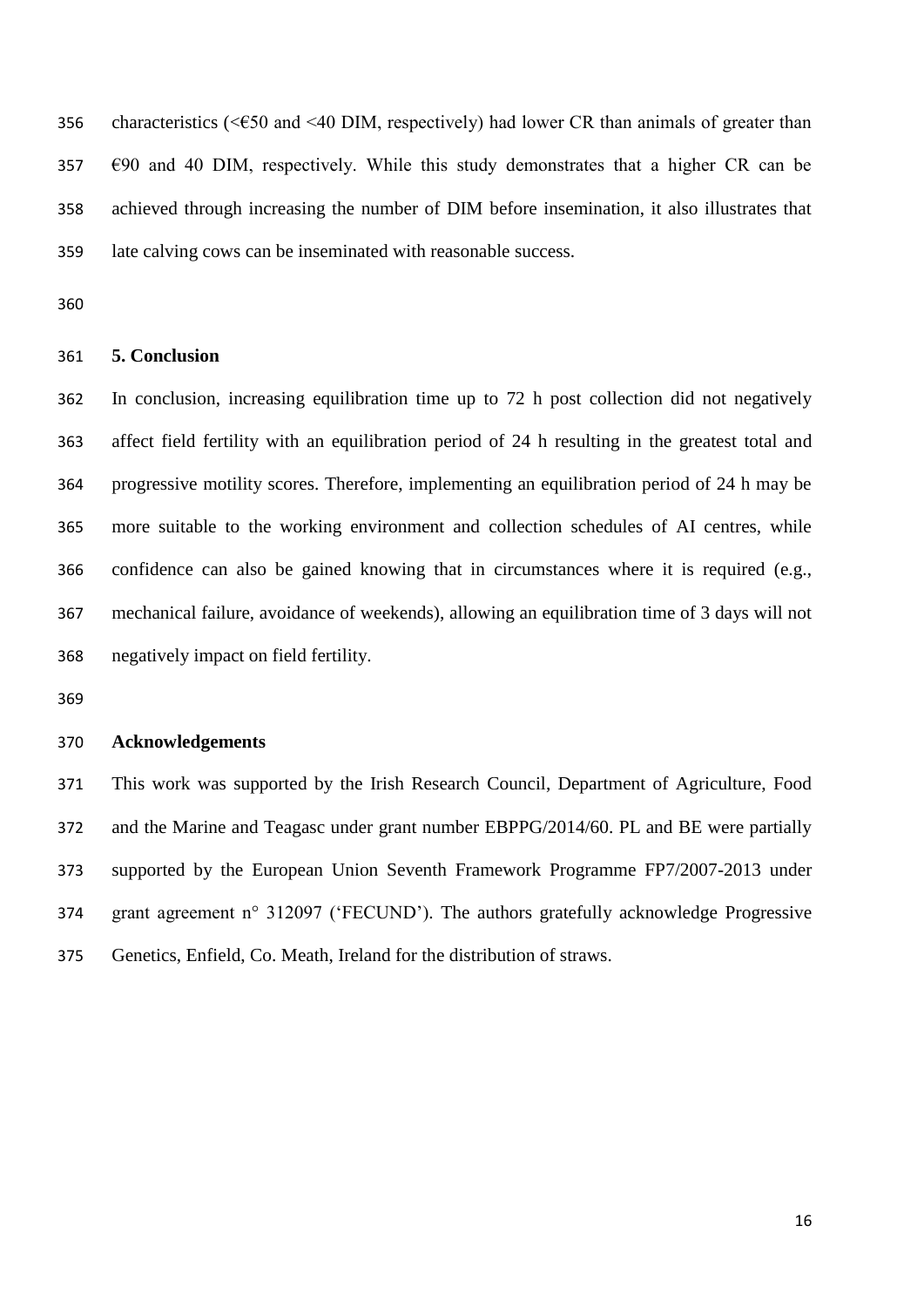# **Figure captions**

 **Figure 1:** The effect of equilibration time on post-thaw total motility (upper panel) and progressive motility (lower panel) of bull semen frozen at 6, 24, 48 and 72 h post dilution as assessed by computer assisted sperm analysis (Experiment 1). Vertical bars represent s.e.m. <sup>abc</sup>Values with different superscripts differ significantly.

 **Figure 2:** The effect of equilibration time on viability (upper panel) and acrosomal integrity (lower panel) of frozen-thawed bull semen frozen at 6, 24, 48 and 72 h post dilution as 384 assessed by flow cytometer (Experiment 1). Vertical bars represent s.e.m. abcValues with different superscripts differ significantly.

 **Figure 3:** The effect of equilibration time prior to freezing bull semen on calving rate in dairy cows and heifers (Experiment 2).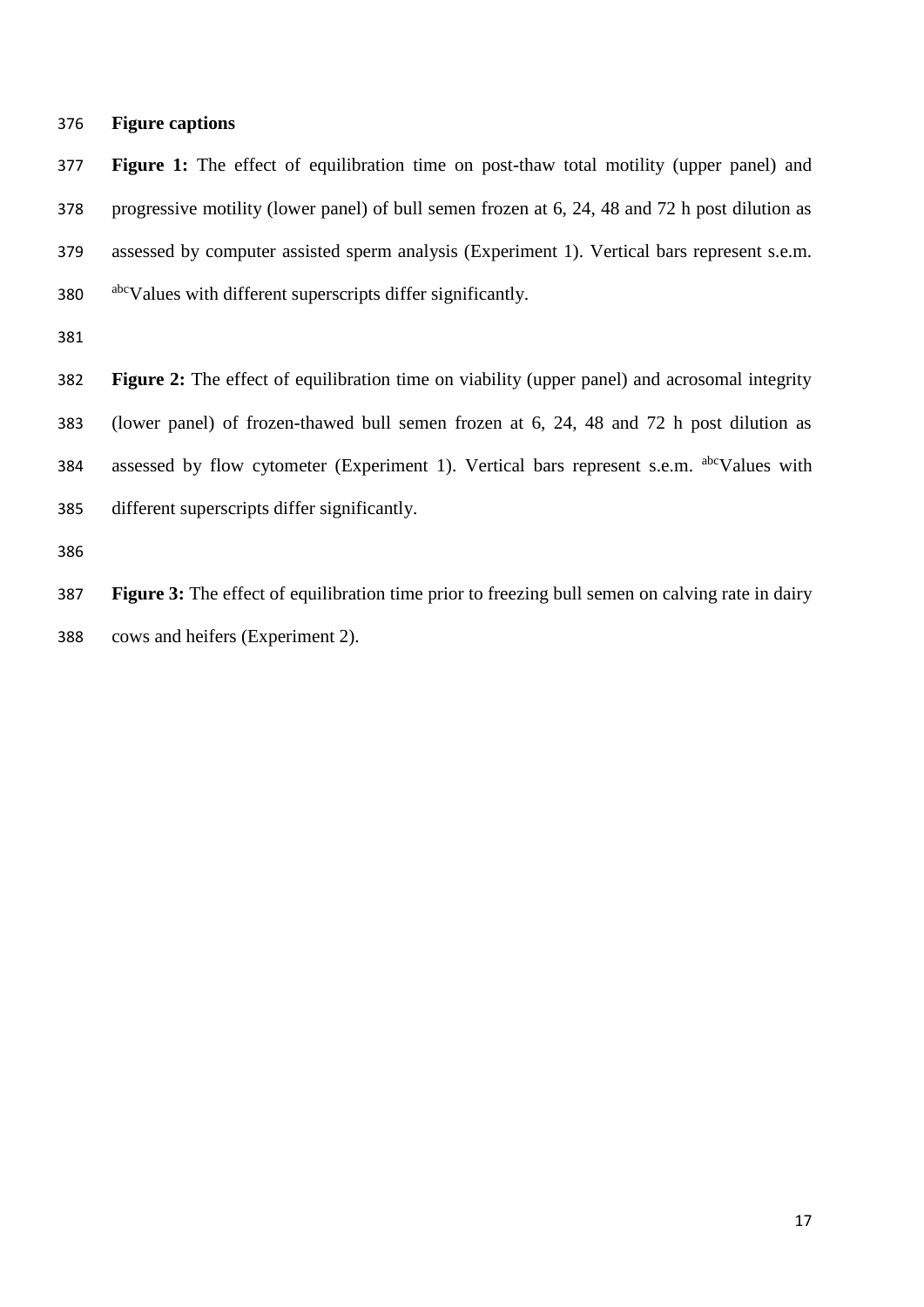

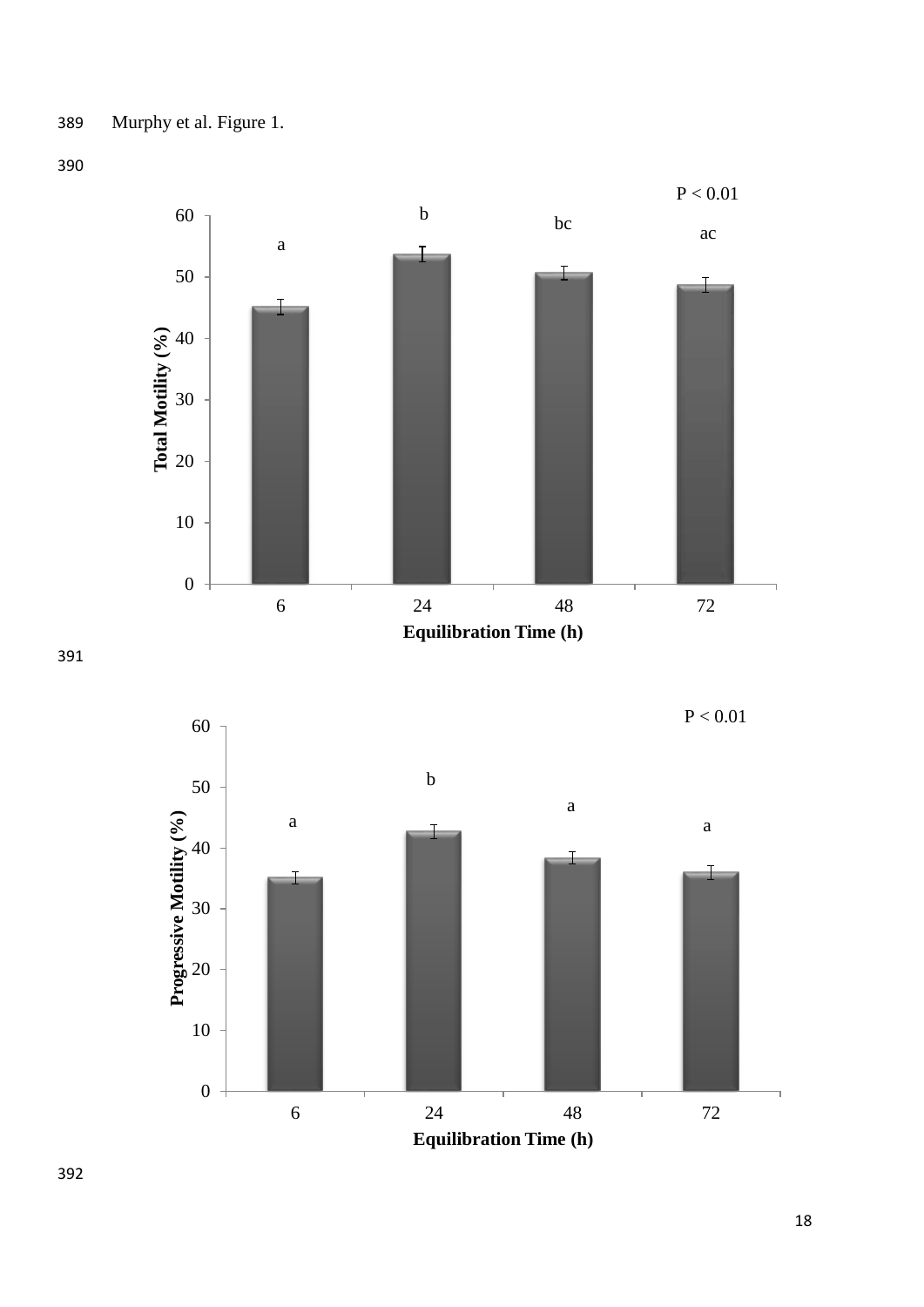394



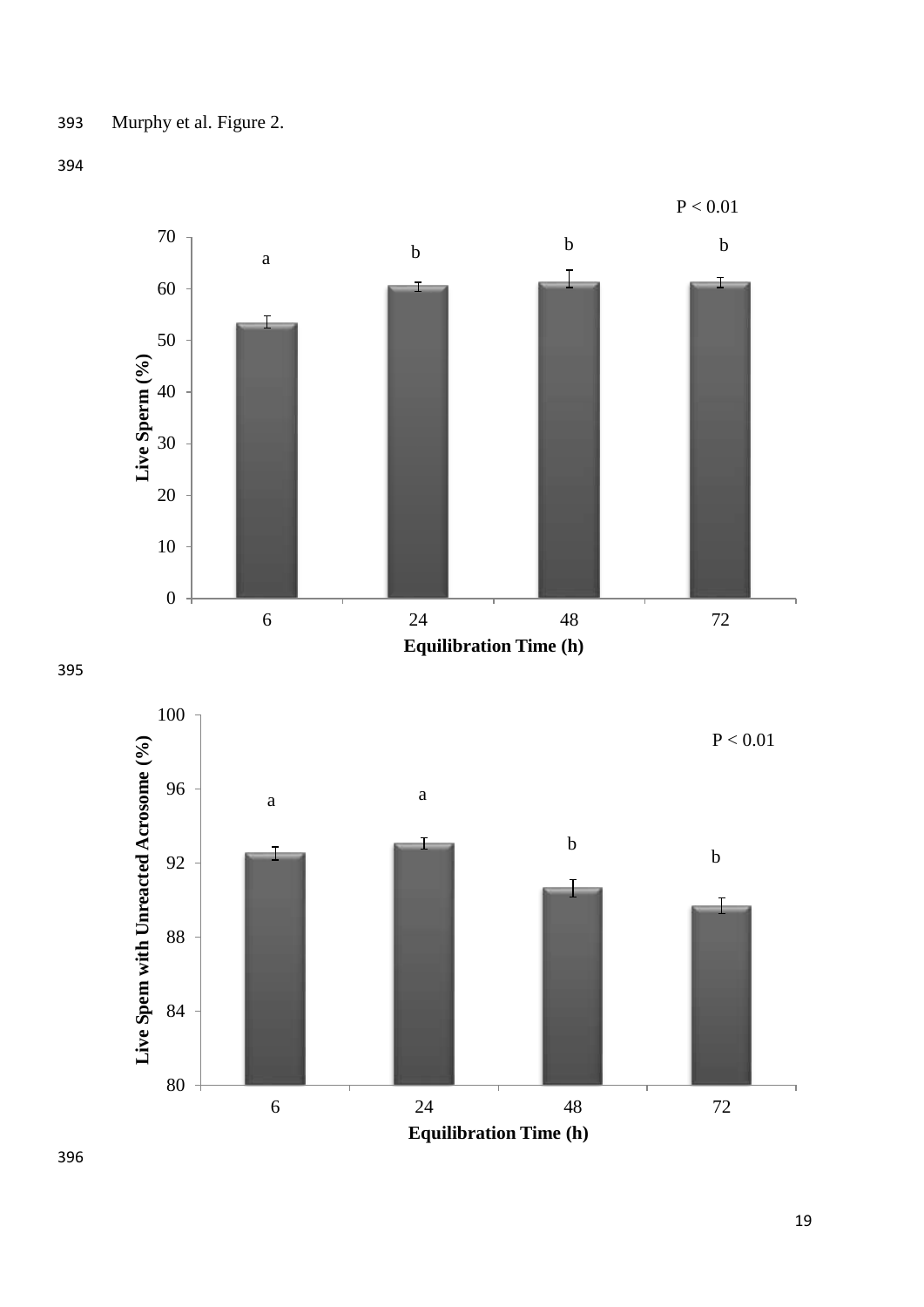

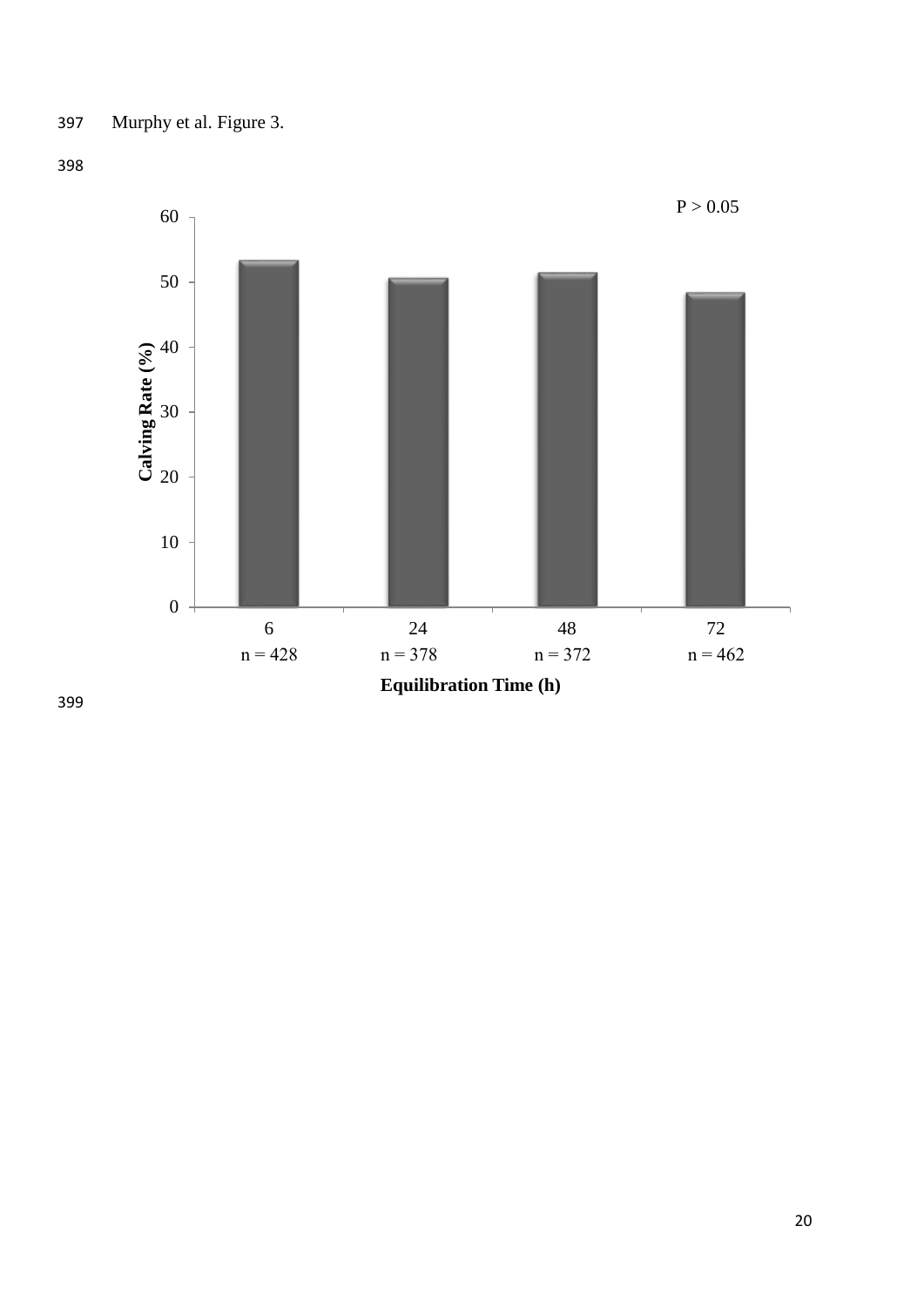# **Table captions**

- **Table 1:** The effect of equilibration time on computer assisted sperm analyser post-thaw
- kinematic parameters in bull semen extended for 6, 24, 48 and 72 h post dilution prior to
- 403 freezing (Experiment 1). abcValues with different superscripts differ significantly within row
- 404 ( $P < 0.01$ ; values are mean  $\pm$  s.e.m)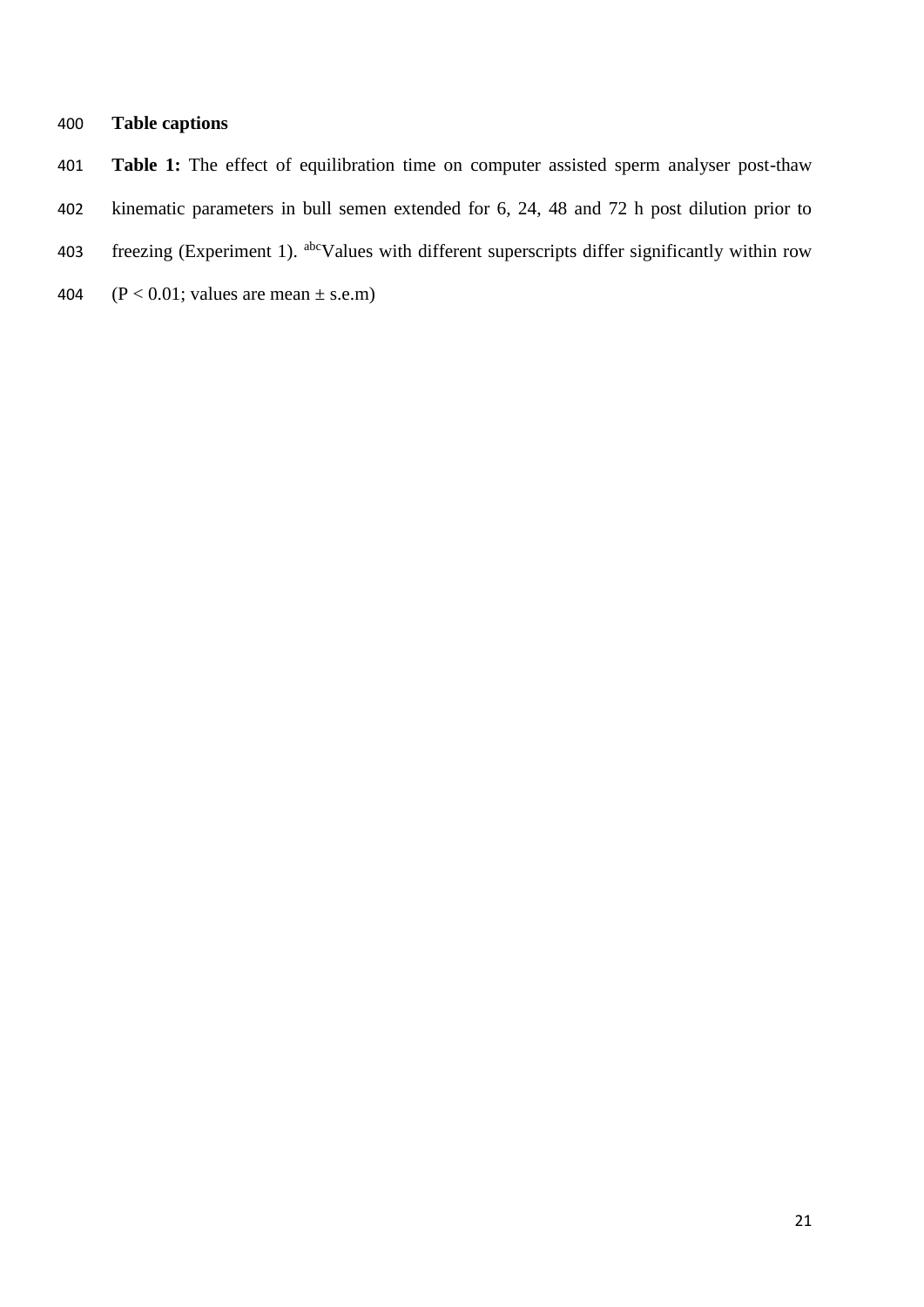| ł<br>×<br>۰. | v<br>. .<br>I<br>×<br>۰, |
|--------------|--------------------------|
|--------------|--------------------------|

|                                       |                            | P value                    |                              |                         |                                      |
|---------------------------------------|----------------------------|----------------------------|------------------------------|-------------------------|--------------------------------------|
| <b>Kinematic</b><br><b>Parameters</b> | 6                          | 24                         | 48                           | 72                      | <b>Effect of</b><br><b>Treatment</b> |
| $ALH$ ( $\mu$ m)                      | $8.67 \pm 0.10^a$          | $9.33 \pm 0.10^b$          | $9.76 \pm 0.11$ <sup>c</sup> | $9.78 \pm 0.16^c$       | P < 0.01                             |
| BCF(Hz)                               | $31.2 \pm 0.39^a$          | $28.9 \pm 0.27^b$          | $26.0 \pm 0.19^c$            | $24.9 \pm 0.21^{\circ}$ | P < 0.01                             |
| LIN (%)                               | $41.5 \pm 0.40^a$          | $39.3 \pm 0.32^b$          | $36.4 \pm 0.38^{\circ}$      | $35.4 \pm 0.54^c$       | P < 0.01                             |
| STR(%)                                | $76.3 \pm 0.51^{\text{a}}$ | $75.5 \pm 0.45^{\text{a}}$ | $71.3 \pm 0.57^b$            | $69.9 \pm 0.77^b$       | P < 0.01                             |
| $VAP$ ( $\mu$ m/s <sup>-1</sup> )     | $106.1 \pm 1.44^a$         | $106.0 \pm 1.18^a$         | $101.9 \pm 1.06^{ab}$        | $97.5 \pm 1.27^b$       | P < 0.01                             |
| $VCL$ ( $\mu$ m/s <sup>-1</sup> )     | $201.7 \pm 2.77$           | $209.6 \pm 2.22$           | $207.7 \pm 2.48$             | $201.8 \pm 3.32$        | <sub>ns</sub>                        |
| $VSL$ ( $\mu$ m/s <sup>-1</sup> )     | $81.2 \pm 1.19^a$          | $80.4 \pm 0.99^{\rm a}$    | $72.4 \pm 0.85^b$            | $67.7 \pm 0.87^b$       | P < 0.01                             |
| WOB $(\% )$                           | $53.3 \pm 0.22^{\rm a}$    | $51.3 \pm 0.18^b$          | $50.1 \pm 0.21^{\circ}$      | $49.7 \pm 0.24^c$       | P < 0.01                             |
| <b>Proximal</b><br>Droplets (%)       | $3.7 \pm 0.67$             | $3.8 \pm 0.71$             | $4.0 \pm 0.83$               | $3.9 \pm 0.97$          | ns                                   |
| <b>Distal</b><br>Droplets $(\% )$     | $4.6 \pm 0.24$             | $3.9 \pm 0.26$             | $4.3 \pm 0.28$               | $4.3 \pm 0.25$          | ns                                   |

 $407$  ALH = amplitude of lateral head displacement, BCF = beat cross frequency, LIN = linearity, STR =

408 straightness,  $VAP = average$  path velocity,  $VCL = curvilinear$  velocity,  $VSL = straight$  line velocity,  $WOB = 409$  wobble, ns = not significant.

wobble,  $ns = not significant$ .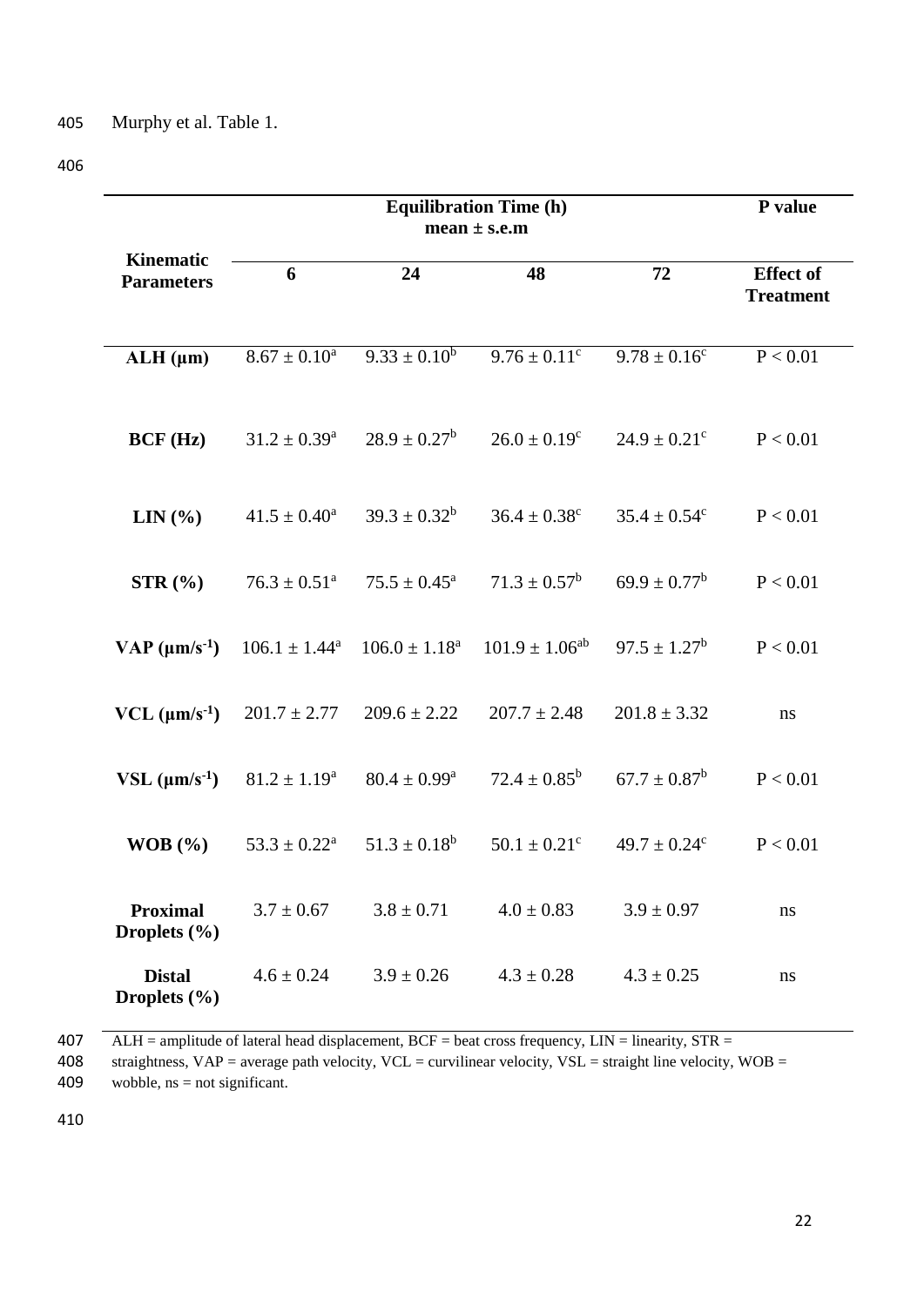#### **References**

- 1. Vishwanath R, Shannon. P. Do sperm cells age? A review of the physiological changes in sperm during storage at ambient temperature. Reprod Fert Develop 1996;9:321-31.
- 2. Howley P, Donoghue CO, Heanue K. Factors Affecting Farmers' Adoption of Agricultural Innovations: A Panel Data Analysis of the Use of Artificial Insemination among Dairy Farmers in Ireland. J Agr Sci 2012;4:171.
- 3. Liu Z, Foote RH, Brockett CC. Survival of bull sperm frozen at different rates in media varying in osmolarity. Cryobiology 1998;37:219-30.
- 4. Muiño R, Rivera M, Rigau T, Rodriguez-Gil J, Peña A. Effect of different thawing rates on post-thaw sperm viability, kinematic parameters and motile sperm subpopulations structure of bull semen. Anim Reprod Sci 2008;109:50-64.
- 5. Shah S, Andrabi S, Qureshi I. Effect of equilibration times, freezing, and thawing rates on post‐thaw quality of buffalo (Bubalus bubalis) bull spermatozoa. Andrology 2016;5:972-6.
- 6. Celeghini ECC, de Arruda RP, de Andrade AFC, Nascimento J, Raphael CF, Rodrigues PHM. Effects that bovine sperm cryopreservation using two different extenders has on sperm membranes and chromatin. Anim Reprod Sci 2008;104:119-31.
- 427 7. Shannon P, Vishwanath R. The effect of optimal and suboptimal concentrations of sperm on the fertility of fresh and frozen bovine semen and a theoretical model to explain the fertility differences. Anim Reprod Sci 1995;39:1-10.
- 8. Sathe S, Shipley CF. Cryopreservation of Semen. Bovine Reprod 2015: 662-70.
- 9. Thomas C, Garner D, DeJarnette J, Marshall C. Effect of cryopreservation of bovine sperm organelle function and viability as determined by flow cytometry. Biol Reprod 1998;58:786- 93.
- 10. Vishwanath R, Shannon P. Storage of bovine semen in liquid and frozen state. Anim Reprod Sci 2000;62:23-53.
- 436 11. Muiño R, Fernandez M, Peña A. Post-thaw Survival and Longevity of Bull Spermatozoa Frozen with an Egg Yolk‐based or Two Egg Yolk‐free Extenders after an Equilibration Period of 18 h. Reprod Domest Anim 2007;42:305-11.
- 12. Purdy P. A review on goat sperm cryopreservation. Small Ruminant Res 2006;63:215-25.
- 13. Bathgate R, Maxwell W, Evans G. Studies on the Effect of Supplementing Boar Semen Cryopreservation Media with Different Avian Egg Yolk Types on in Vitro Post‐thaw Sperm Quality. Reprod Domest Anim 2006;41:68-73.
- 14. Amann RP. Cryopreservation of sperm. Encyclopedia of reproduction. Academic Press, Burlington, MA, 1999:773-83.
- 15. Holt W. Basic aspects of frozen storage of semen. Anim Reprod Sci 2000;62:3-22.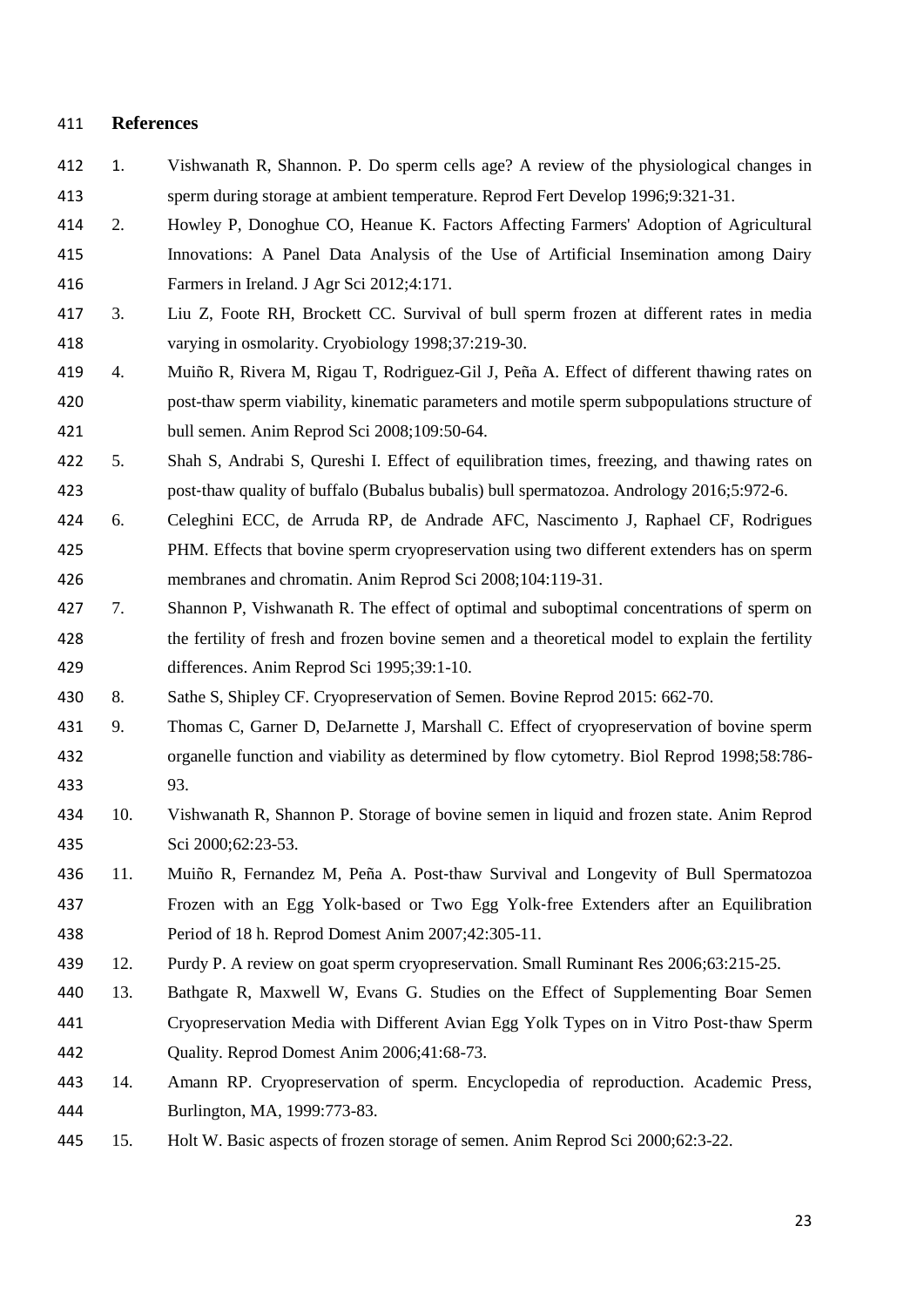- 16. Ahmad M, Nasrullah R, Ahmad N. Effect of cooling rate and equilibration time on pre-freeze and post-thaw survival of buck sperm. Cryobiology 2015;70:233-38.
- 17. Leite TG, do Vale Filho VR, de Arruda RP, de Andrade AFC, Emerick LL, Zaffalon FG, et al. Effects of extender and equilibration time on post-thaw motility and membrane integrity of cryopreserved Gyr bull semen evaluated by CASA and flow cytometry. Anim Reprod Sci 2010;120:31-8.
- 18. Layek S, Mohanty T, Kumaresan A, Parks J. Cryopreservation of bull semen: Evolution from egg yolk based to soybean based extenders. Anim Reprod Sci 2016;172:1-9.
- 19. Watson P. The causes of reduced fertility with cryopreserved semen. Anim Reprod Sci 2000;60:481-92.
- 20. Berndtson W, FooteR. The freezability of spermatozoa after minimal pre-freezing exposure to glycerol or lactose. Cryobiology 1972;9:57-60.
- 21. Câmara D, Silva S, Almeida F, Nunes J, Guerra M. Effects of antioxidants and duration of pre-freezing equilibration on frozen-thawed ram semen. Theriogenology 2011;76:342-50.
- 22. Deka B, Rao A. Effect of glycerol level in Tris-basek extender and equilibration period on quality of frozen goat semen. Theriogenology 1986;26:231-38.
- 23. Fleisch A, Malama E, Witschi U, Leiding C, Siuda M, Janett F, Bollwein H. Effects of an extension of the equilibration period up to 96 hours on the characteristics of cryopreserved bull semen. Theriogenology 2017;89:255-62.
- 24. Michel G, Chaigneau A, Guyonnet B. Effects of equilibration time on post thaw motility and fertility of bull semen. Anim Reprod Sci 2016;169:102.
- 25. Arifiantini RI, Yusuf TL. Developing of tris soy milk diluent for Frisian Holstein bull frozen semen. HAYATI J Biosciences 2010;17:91-4.
- 26. Foote R, Kaproth M. Large batch freezing of bull semen: effect of time of freezing and fructose on fertility. J Dairy Sci 2002;85:453-56.
- 27. Crespilho A, Nichi M, Guasti P, Freitas-Dell'Aqua C, Sá Filho M, Maziero R, et al. Sperm fertility and viability following 48h of refrigeration: Evaluation of different extenders for the preservation of bull semen in liquid state. Anim Reprod Sci 2014;146:126-33.
- 28. Murphy EM, Murphy C, O'Meara C, Dunne G, Eivers B, Lonergan P, Fair S. A comparison of semen diluents on the in vitro and in vivo fertility of liquid bull semen. J Dairy Sci 2017;100:1541-54.
- 29. Murphy C, Holden SA, Murphy EM, Cromie AR, Lonergan P, Fair S. The impact of storage temperature and sperm number on the fertility of liquid-stored bull semen. Reprod Fert Develop 2016;28:1349-59.
- 30. Berry D, Shalloo L, Cromie A, Olori V, Amer P, Economic breeding index for dairy cattle in Ireland. Irish Cattle Breeding Federation: Bandon, Cork, 2005.